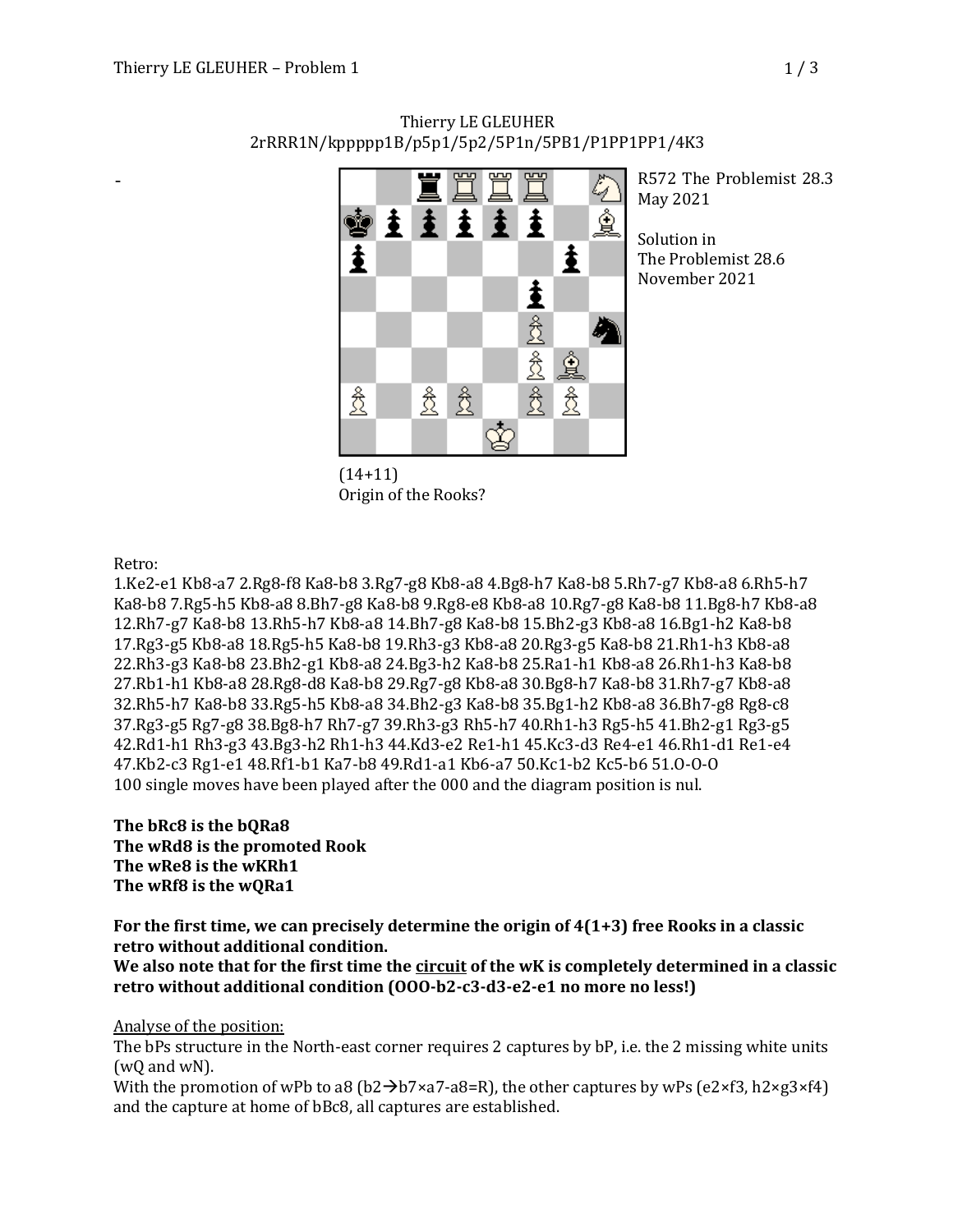Blacks cannot retract:

- g7-g6 as long as the bBf8 has not returned,
- $h7 \times g6$  which is illegal because of wBh7,
- $a$ 7-a6 as long as the wR has not been unpromoted and the wP brought to at least b6.

White cannot retract:

- $e2\times f3$  as long as the wBf1 has not returned home,
- $g3 \times f4$  as long as the wB blocked in the 3 squares  $(g1-h2-g3)$  has not escaped by h4.

So, the first decapture will come from b6×bBa7 after the unpromotion of a wR on a8. After which the bB brought back into play will return to f8 so that we can retract g7-g6 (taking care to put the bR back in the North-west corner), free the wBg8, retract g6×f5, which allows the wB to come back in f1, then retract e2×f3. The bN will also be able to leave h4, also allowing wBg1 to come out of its cage, to be able to retract  $g3\times f4$ , then  $h2\times g3$ .

To unpromote a wR in a8, you have to make the bR go beyond the three wRs, but the Rooks corridor is very long (a7-a8-b8-c8-d8-e8-f8-g8-g7-h7-h6 -h5-g5-g4-g3-h3-h3-h1-g1-f1-e1).

Try:

retro: 

1.Ke2-e1 Ka8-a7 2.Bh2-g3 Kb8-a8 3.Bg1-h2 Ka8-b8 4.Rg8-f8 Kb8-a8 5.Rg7-g8 Ka8-b8 6.Bg8-h7 Kb8-a8 7.Rh7-g7 Ka8-b8 8.Rh5-h7 Kb8-a8 9.Rg5-h5 Ka8-b8 10.Rg3-g5 Kb8-a8 11.Rh3-g3 Ka8-b8 12.Rh1-h3 Kb8-a8 13.Bh7-g8 Ka8-b8 14.Rg8-e8 Kb8-a8 15.Rg7-g8 Ka8-b8 16.Bg8-h7 Kb8-a8 17.Rh7-g7 Ka8-b8 18.Rh5-h7 Kb8-a8 19.Bh7-g8 Ka8-b8 20.Rg5-h5 Kb8-a8 21.Rg3-g5 Ka8-b8 22.Rh3-g3 Kb8-a8 23.Bh2-g1 Ka8-b8 24.Bg3-h2 Kb8-a8 25.Ra1-h1 Ka8-b8 26.Rh1-h3 Kb8-a8 27.Bh2-g3 Ka8-b8 28.Rg8-d8 Kb8-a8 29.Rg7-g8 Ka8-b8 30.Bg8-h7 Kb8-a8 31.Rh7-g7 Ka7-b8 32.Rh5-h7 Kb6-a7 33.Bh7-g8 Kc6-b6 34.Rg5-h5 Kd6-c6 35.Rb1-h1 Kc6-d6 36.Rg3-g5 Rg8-c8 37.Rh3-g3 Rg7-g8 38.Bg8-h7 Rh7-g7 39.Bg3-h2 Rh5-h7 40.Rh1-h3 Rg5-h5 41.Bh2-g3 Rg3-g5  $42.Rd1-h1 Rh3-g3 43.Bg3-h2 Rh1-h3 44.Kd3-e2 Re1-h1 45.Rc1-d1 Re4-e1 ....$  and the bR has just cleared the way for a wR (see diagram below)

6BN/1ppppp2/p2k2p1/5p2/4rP1n/3K1PB1/P1PP1PP1/RRR5



 $(14+11)$  after the retromove  $44...$ Re4-e1

We can now see that from this position, it is illusory to hope to bring a wR to a8 in order to unpromote on time. It takes 12 more white moves to reach a8  $(46.Rh1-c1$  ...  $56.Ra8-g8$  Kd6-c6  $57.a7$  $a8=R$ , which would not be legal with regarding the 50-move rule.

As you cannot shorten the corridor, nor do another uncapture, nor retract another Pawn move, you must perform a White castling during the sequence.

The best that can be done is to start from the intermediate position below, in which the wRh1 came from the promotion in a8 and joined h1 following the corridor, the bRg1 came from the

North-west corner and did not yet been able to cross the promoted wR, the wRa1 and the wK have not yet moved and of course the last wRf1 comes from h1.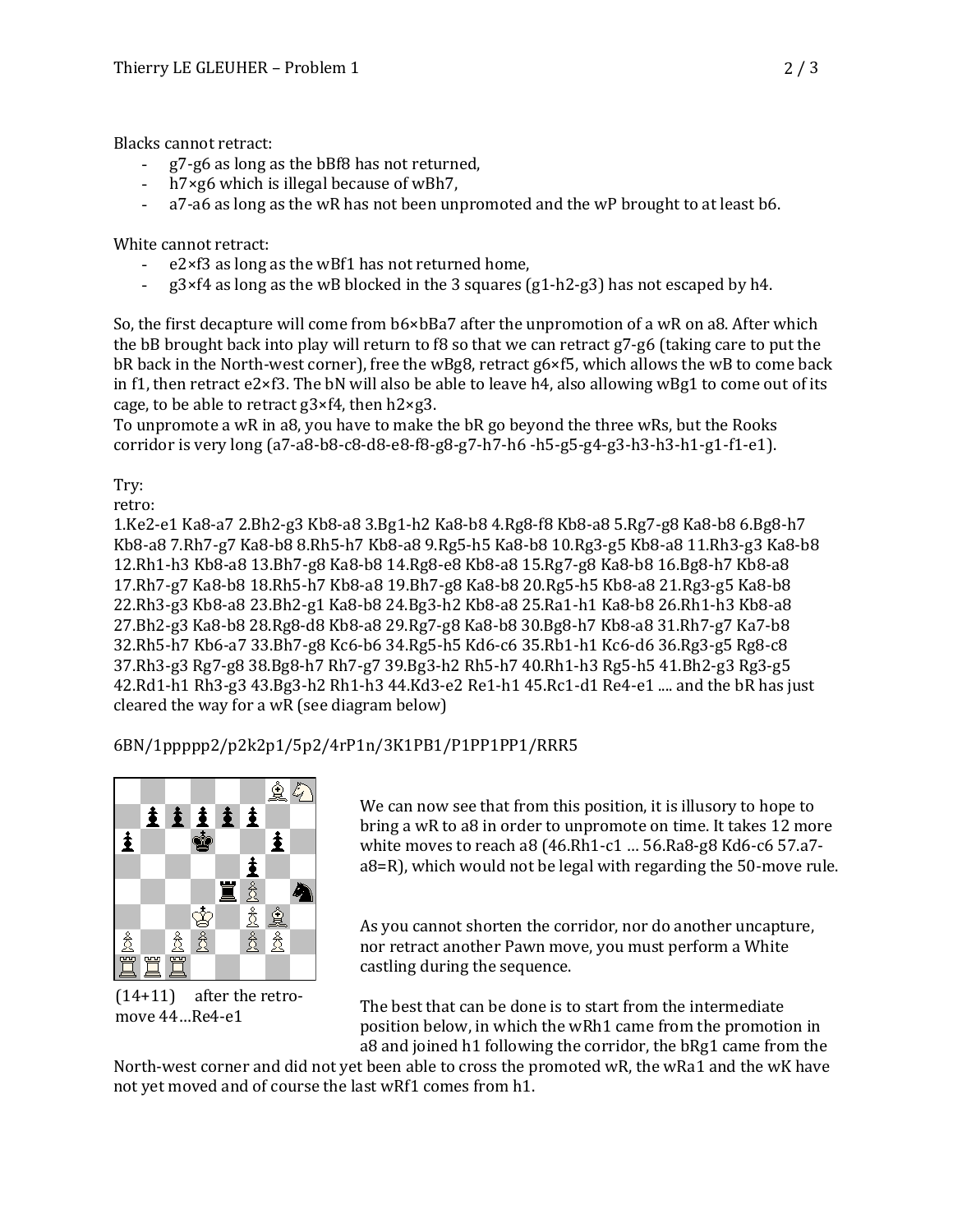## Forward play from the intermediate following position: 6BN/1ppppp2/p5p1/2k2p2/5P1n/5PB1/P1PP1PP1/R3KRrR



1.OOO Kb6 2.Kb2 Ka7 3.Ra1 Ka8 4.Rfb1 Re1 5.Kc3 Re4 6.Rhc1 Re1 7.Kd3 Rh1 8.Ke2 Rh3 9.Bh2 Rg3 10.Rh1 Rg5 11.Bg3 Rh5 12.Rh3 Rh7 13.Bh2 Rg7 14.Bh7 Rg8 15.Rg3 Rc8 16.Bg8 Kb8 17.Rg5 Ka8 18.Rh5 Kb8 19.Rh7 Ka8 20.Rg7 Kb8 21.Bh7 Ka8 22.Rg8 Kb8 23.Rd8 Ka8 24.Bg8 Kb8 25.Bg3 Ka8 26.Rh1 Kb8 27.Rh3 Ka8 28.Bh2 Kb8 29.Rg3 Ka8 30.Rg5 Kb8 31.Rh5 Ka8 32.Rh7 Kb8 33.Rg7 Ka8 34.Bh7 Kb8 35.Rgg8 Ka8 36.Rge8 Kb8 37.Bg8 Ka8 38.Rh1 Kb8 39.Bg3 Ka8 40.Rh3 Kb8 41.Bh2 Ka8 42.Rg3 Kb8 43.Rg5 Ka8 44.Rh5 Kb8 45.Rh7 Ka8 46.Rg7 Kb8 47.Bh7 Ka8 48.Rgg8 Kb8 49.Rgf8 Ka8 50.Bg3 Ka7 51.Ke1 (nul)

(14+11)

## If we try to perform the wOO: 6BN/1ppppp2/p5p1/2k2p2/5P1n/5PBR/P1PP1PPr/R3K2R



1.OO Kb6 2.Rfb1+ Ka7 3.Kf1 Rh1+ 4.Ke2 Re1+ 5.Kd3 Re4 6.Rhh1 Ka8 7.Rhc1 Re1 8.Rd1 Rh1 and we get the same position as from the OOO, but with 1 more move, which no longer allows to the diagram position to be reached on the 51st White move (but on the 52nd). Try to play 8.Bh2 instead of 8.Rd1 (tempo move lengthens the solution and does not allow the diagram position to be reached until the 53rd White move).

(14+11)

Many problems (including one of mine) already used this matrix or a similar matrix. The closest should be:

*Pascal Wassong 4ème Mention d'Honneur Europe Echecs 1984 437, Europe Echecs 310 (oct. 84) P0001567 1b6/1pp1ppKp/2p3p1/n1p1B1R1/2P5/1P3P2/b1PPPkPP/n3rB1R (14+11) Les Blancs ont-ils roqué ?*

But in Pascal problem, only 2 wR are determined and wK performed a determined walk (not a circuit).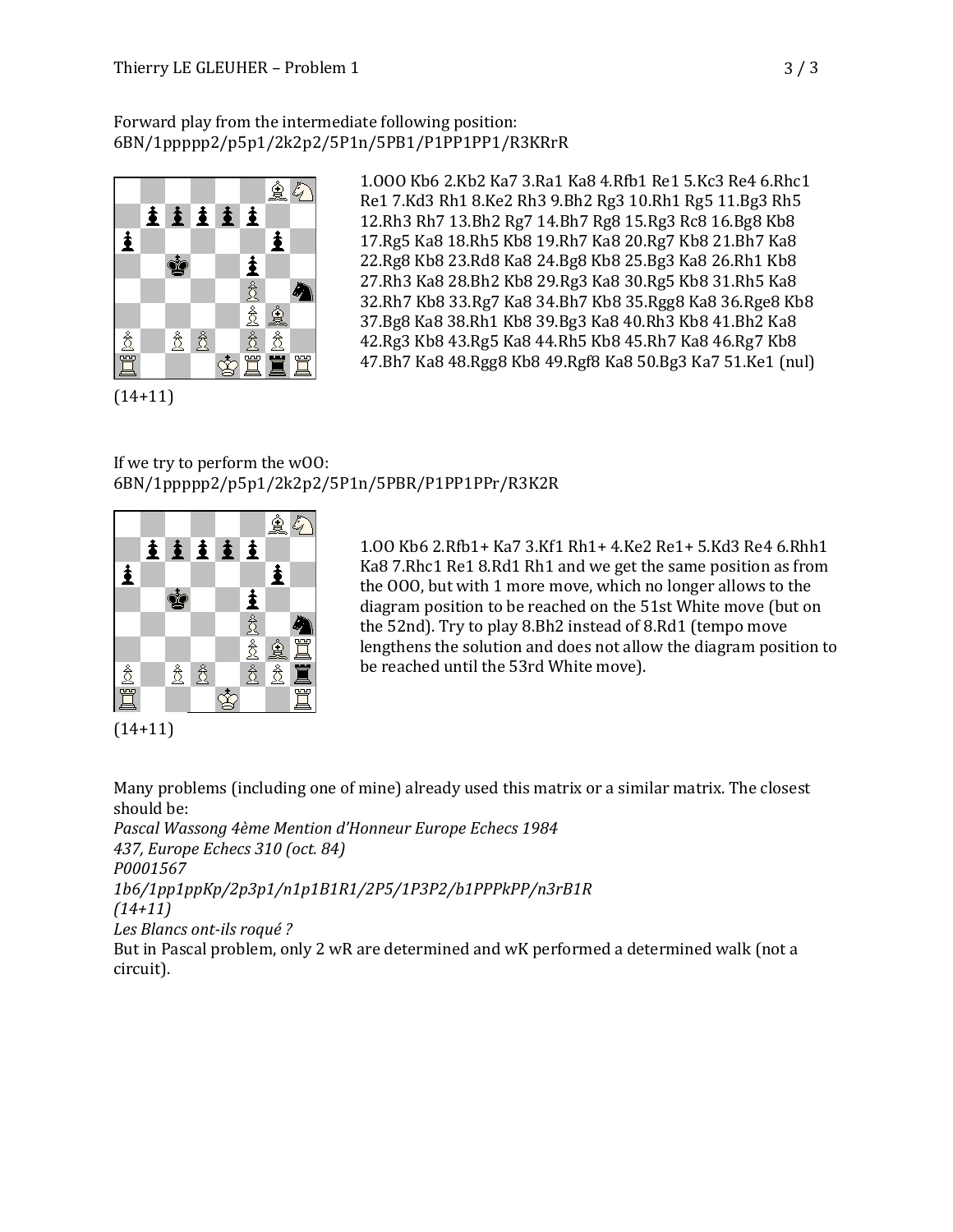

Thierry LE GLEUHER Nb6/qrp5/bP4R1/rp6/kR6/B1P3PP/KPP1P1pp/2Bb3N

18555v p.296 Die Schwalbe 311 Oktober 2021

Correction of 18555 Die Schwalbe 308 April 2021

Retro: 1.Rb3-b4# d2-d1=B 2.Bf8-a3 d3-d2 3.f7-f8=B d4-d3 4.f6-f7 d5-d4 5.f5-f6 d6-d5 6.f4-f5 d7-d6 7.f2-f4 f3×Bg2 8.Rd6-g6 f4-f3 9.Rd1-d6 f5-f4 10.Rg1-d1 f6-f5 11.Bf1-g2 f7-f6 12.g2-g3 g3×Qh2 13.Kb1-a2 g4-g3 14.Qg3-h2 g5-g4 15.h2-h3 g6-g5 16.Qh3-g3 g7-g6 17.Qd3×Ph3 h4-h3 18.Be3-c1 h5-h4 19.Kc1-b1 h6-h5 20.Kd1-c1 h7-h6 21.Bc1×Pe3 e4-e3 22.Ke1-d1 e5-e4 23.Qd1-d3 e6-e5 24.d2×Nc3

47 last single moves?

After the last checking move  $(Rb3-b4#$  or possibly  $Rb3\times Xb4#$ ), the bKs cage seems to be able to open only by d2×Xc3.

Can the bK's cage be opened differently?

Can the wPb6 come from c5?

This requires 4 captures by wP ( $a \times b \times c \times b6$  and  $d2 \times c3$ ). The wPf, g and h could not shift and we would have had  $f2\rightarrow f8=B$ , g2-g3 and h2-h3. The bPh2 and g2 should therefore capture the 2 missing white units  $(f3 \times Bg2 \text{ and } g3 \times Qh2)$ . But one of the bPe or h must be useful, while neither can leave his own column. That is impossible.

• Can the bPb5 come from c6?

This requires 2 captures by bP ( $b7 \times c6 \times b5$ ). The bPh2 and g2 played in the axe. One so had  $f2 \times Xg3$  and  $g2 \times Xh3$ . The wPh was therefore promoted to Bishop by avoiding the bPh, which requires one more capture pby wP than available. That is impossible.

## $\rightarrow$  The black cage will only open by retracting  $d2 \times Xc3$ .

In this case, it should be noted that the exit of the  $\overline{b}K$  and the  $\overline{b}R$  is not enough to free the northwest corner. The presence of the bBa6 requires to resume following a5×Xb6 and above all prevents the promotion of the bPa in the axis, which could not return until a6!

After the retro-move  $a5 \times Xb6$ , could bPa and b cross to allow a promotion in a1?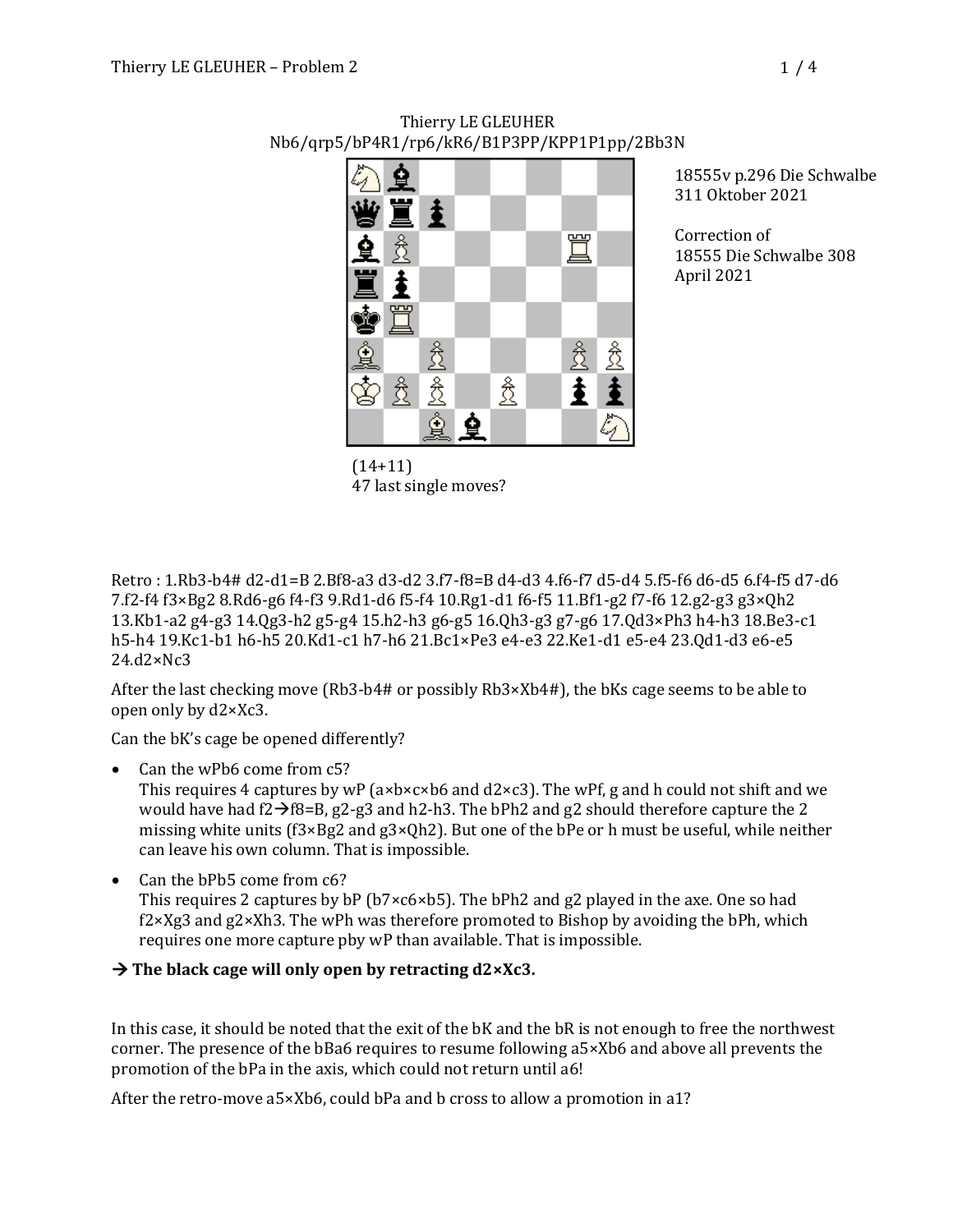$(e.g.: a2\rightarrow a5 / b7 \times bPa4(a1=X / a7 \times b6-b5 / a5 \times b6)$ 

The bPa and b have captured the 2 missing white units, so the  $bPh2$  and g2 have played in the axe, which imposes as above  $f2\times g3$ ,  $g2\times h3$  and the wPh2 should avoid the bPh to promote on black square, which always makes one capture in excess.

The bPb did not capture.

## $\rightarrow$  The bPa has been captured for free before the arrival of the wPa in a5!

So, there are only 4 other black units available for other captures.

If the wPh was promoted to Bishop (on black square), the wPh3 and  $g3$  come respectively from  $g2$ and f2, which makes 4 captures by wP. The wPh has been promoted in the axe in h8. The bP in h2 had to avoid it, which requires 2 captures by the bPs currently in h2 and g2. It is then impossible to use the bPe!  $\rightarrow$  Impossible.

If the wPg was promoted to Bishop, it captured once, the wPf also captured (f2×g3), which is still 4 captures by wPs. The wPh3 comes from h2 and as before the  $bPh2$  and  $g2$  claim 2 captures. It is still impossible to use the  $bPe! \rightarrow I$ mpossible.

## $\rightarrow$  This is the PBf that has been promoted to Bishop on black square!

- $f \times g \times f \rightarrow f8 = B$ , so h2-h3 and as above, the bPe could not be used.
- $f \times e \times f \rightarrow f8 = B$  and it is the bPh that could not be used.

## $\rightarrow$  So, we had  $f2 \rightarrow f8 = B$

If the wPg and h crossed, bPf3×g2 should be retracted and the second capture by bP was  $e \times f \rightarrow f1=X$ and bPg has been captured by  $h2\times bPg3$ . It is therefore necessary first to unpromote a black piece in f1, then retract f2-f3 $\rightarrow$ f8=B, then f3×g2. But no black piece is available to be unpromoted.

## $\rightarrow$  The wPh and g played in the axis.

White must therefore play at least:

 $Bc1\rightarrow c1$  (2 moves) because it is necessary to let the wK pass,  $Bf1-g2(1)$ , Qd1-d6-h2(2) the shortest, Ke1-a2(4) the 000 is not possible without wR available, Rg1 $\rightarrow$ g6(3), f2 $\rightarrow$ f8=B-a3(6), Na8(0),  $Nh1(0)$ ,  $d2\times Nc3(1)$ ,  $g2-g3(1)$ , and  $Rb3-b4+(1)$ , i.e. a minimum of 21 moves.

Of course, the bK must already be in a4 before  $d2 \times c3$  because of the presence of the wRb3.

You must therefore find at least 21 black Pawn moves:

 $d7\rightarrow d1=$ B(6), f7 $\rightarrow$ f3×g2(5), g7 $\rightarrow$ g3×h2(5), it means 16.

We can add for free  $e6\rightarrow e3(3)$  which can be captured on e3 by the wB without additional white move, for a total of 19 (not since  $e7$ , because the bPe7 and  $g7$  cannot both start from the 7th row because of bBf8). But that is not enough!

It is therefore necessary to add one or more moves of the bPh.

1 tempo would not be enough, because it would take at least 1 additional white move to capture on h6 (for example: Bc1×h6×e3-c1 or Rg1-d1-d6×h6-g6).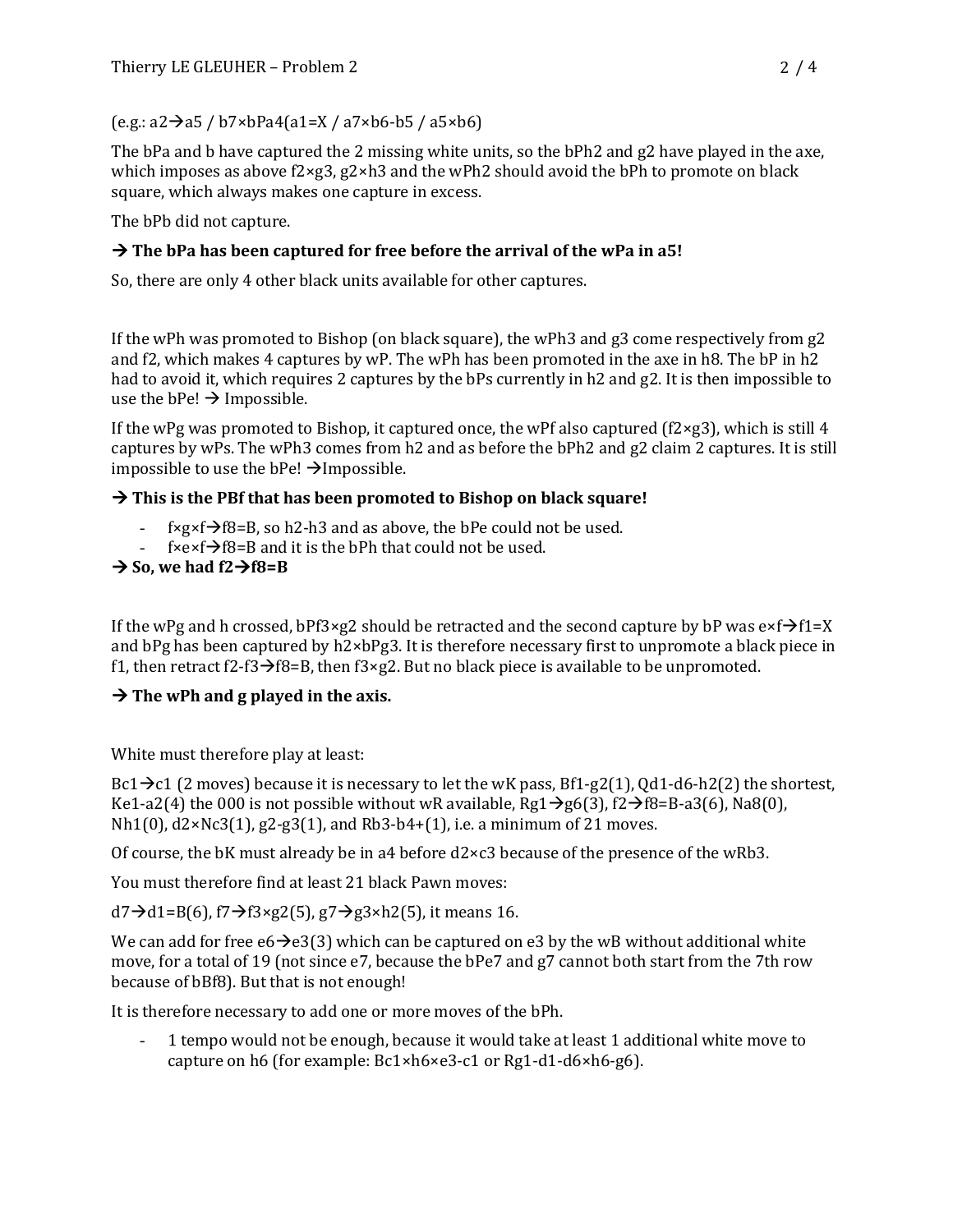- 2 tempos either if the bPh is captured on h5  $(+2$  for the wQ with Qd1-d5×h5-e5-h2), (or  $+2$ in theory for a wR).
- 3 tempos and you must therefore at least push the bPh to h4! (but  $+3$  for the wB with Bc1 $\times$ e3-g5 $\times$ h4-g5-c1, or +2 for the wQ but you have to go through d4 (and h4) giving check without the possibility of screen  $(1$  FB screen promoted by Bf8-b4-a3 would add a move),  $+4$ for wNh1 ???).

## We must therefore think to the improbable ... bPh has been captured on h3 (4 tempos)!

In h3 the capture cannot be performed by a wR this time, because wRg1 is not in play until the South-West corner is not open.

With a wN it would take  $+5$  (N×h3-f4-h5-g3-h1), because N×h3-f2-h1 is not possible as f2 would be occupied.

This must therefore be done with the wQ in +2 moves, which with h2-h3 will be +3, while Black will play +4 moves.

## Intermediate position: Nb6/qrpp1ppp/bP2p3/rp6/k7/1Rn5/1PPPPPPP/2BQKBRN



Forward solution:

1.d×c3 e5 2.Qd3 e4 3.Kd1 e3 4.B×e3 h6 5.Kc1 h5 6.Kb1 h4 7.Bc1 h3 8.Q×h3 g6 9.Qg3 g5 10.h3 g4 11.Qh2 g3 12.Ka2 g×h2 13.g3 f6 14.Bg2 f5 15.Rd1 f4 16.Rd6 f3 17.Rg6 f×g2 18.f4 d6 19.f5 d5 20.f6 d4 21.f7 d3 22.f8=B d2 23.Ba3 d1=B 24.Rb4#

16+14

First problem of this type in which the  $bPh$  is captured in the 3rd row before the  $h2-h3$  opening!

The matrix is symmetrically similar to that used by Andrei Frolkin (last 50 moves?) and Dmitrij Baibikov (cooked) (see appendix).

But on the left of the chessboard the wK and wQ are reversed, forcing a different sequence. The problem is very difficult to solve, because it implements the completely new maneuver  $Q \times a3$  / a2-a3 which it will be difficult to envisage if one knows the Frolkin problem. In particular, there is a very attractive natural try from the following intermediate position: b7/rPpppp1p/qp4p1/rp6/k7/1Rn4P/1PPPPPP1/n1BQKBRN  $1.$ d×c3 g5 2.Qd6 g4 3.Qh2 g3 4.Kd1 g×h2 ...

Admittedly, this is not a length record, but the novelty of the h3 capture is more than original.

Note that there is a symmetrical position with an almost identical solution (below).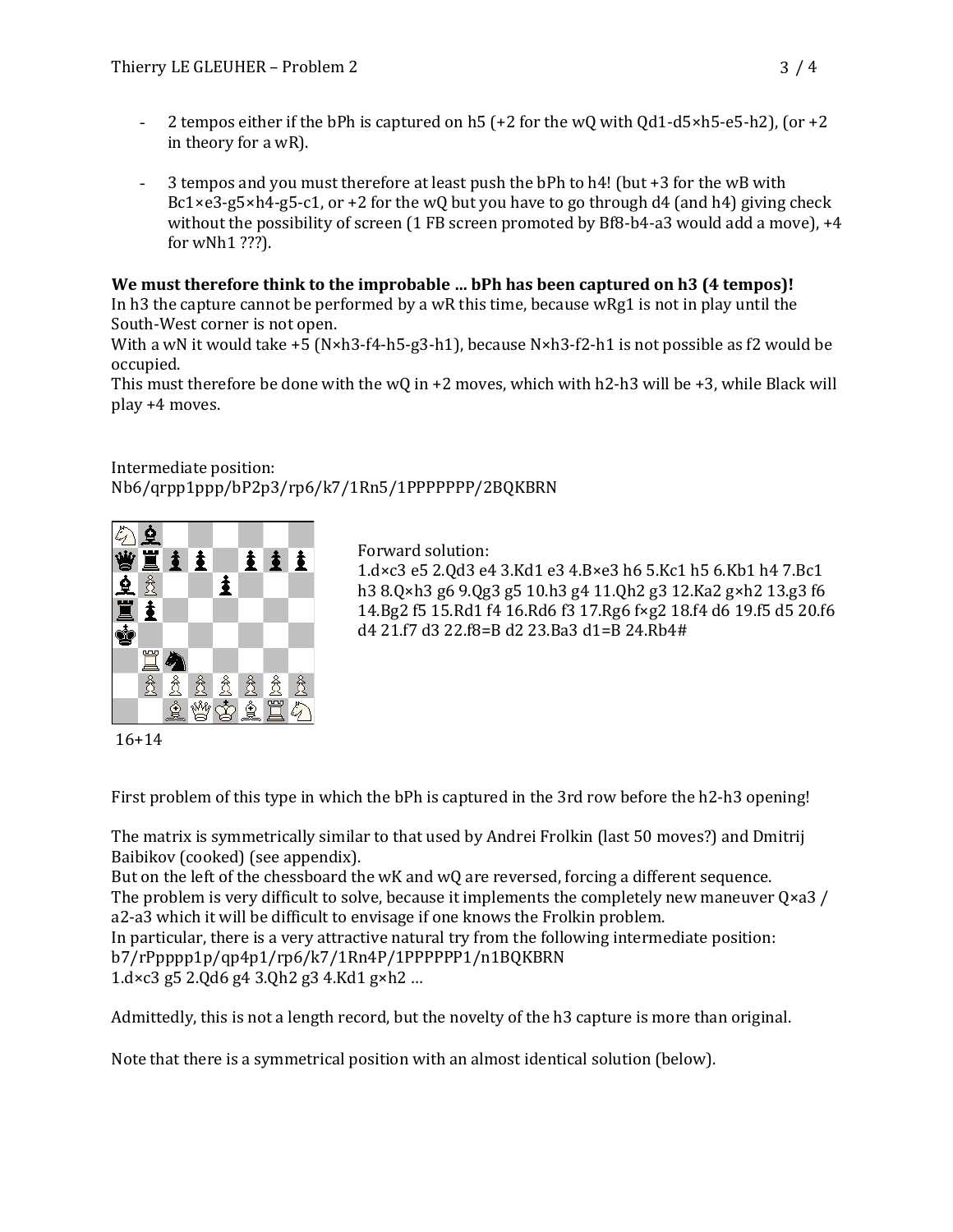## Thierry Le Gleuher 6bN/5prq/1R4Pb/6pr/6Rk/PP3P1B/pp1P1PPK/N3bB2



From the following intermediate position:

6bN/ppp1pprq/3p2Pb/6pr/7k/5nR1/PPPPPPP1/NRBQKB2 1.d×Nf3 d5 2.Qe2 d4 3.Qe3 d3 ... then symmetrical solution to the preceding problem.

... 4.B×d3 a6 5.Kf1 a5 6.Kg1 a4 7.Bf1 a3 8.Q×a3 b6 9.Qb3 b5 10.a3 b4 11.Qa2 b3 12.Kh2 b×a2 13.b3 c6 14.Bb2 c5 15.Re1 c4 16.Re6 c3 17.Rb6 c×b2 18.c4 e6 19.c5 e5 20.c6 e4 21.c7 e3 22.c8=B e2 23.Bh3 e1=B 24.Rg4#

47 last single moves?

Appendix:

## **Andreï Frolkin**

P0008856 3462 U.S. Problem Bulletin 104 (1992) (correction of P0002192) 7b/4B1Pr/4K1pq/5ppr/3N3k/PP1pRP1R/pp1P1PP1/1Q2b2n (13+13) 48 last single moves?

## **Dmitry Baibikov** (cooked)

P1009466 289 Shakhmatnaya Kompozitsiya 49 (2003) 5BRb/4Q1Pr/4K1pq/6pr/3N1p1k/PP1p1P1R/pp1P1PP1/4b2n (13+13) 50 last single moves? C-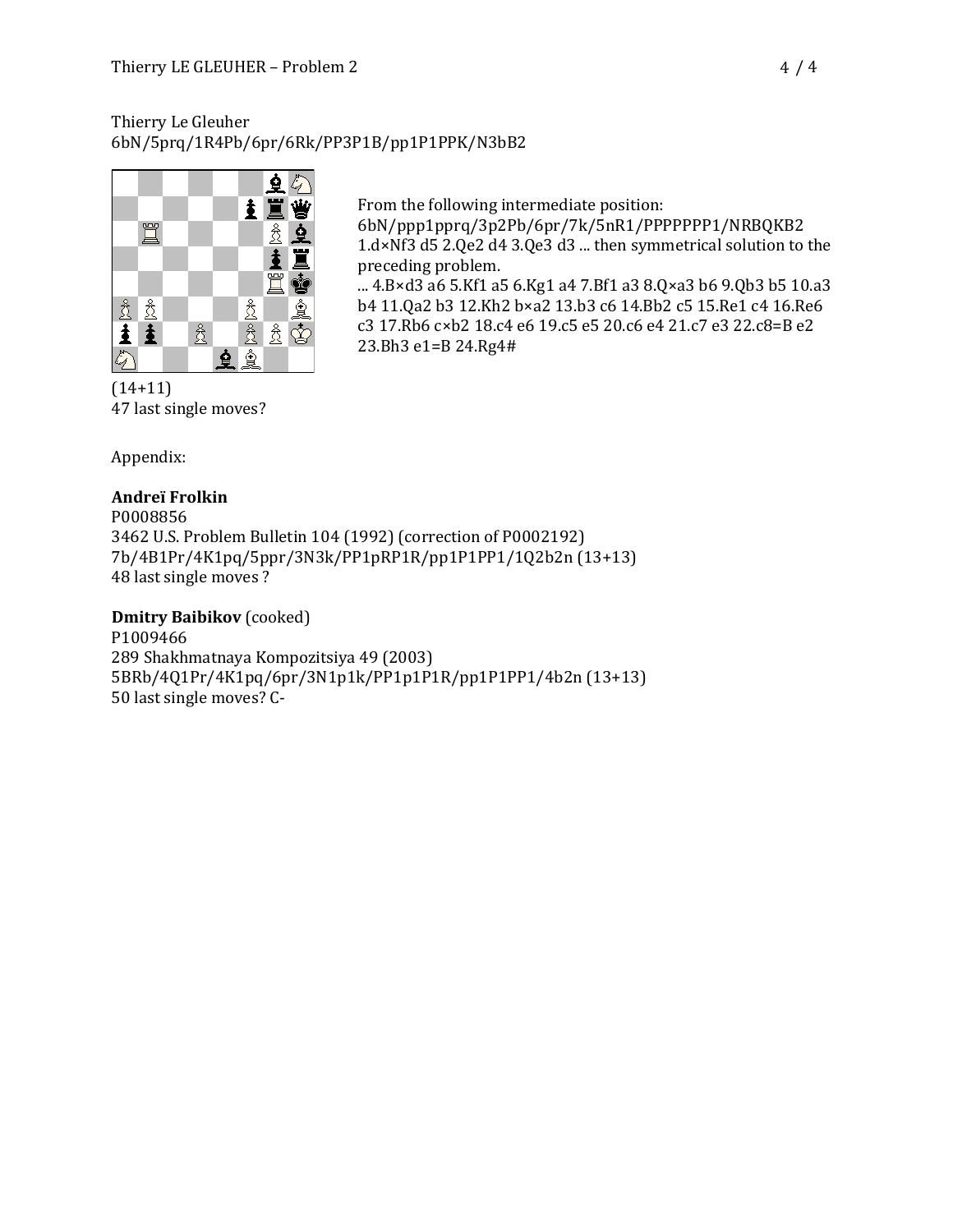

Thierry LE GLEUHER 8/6p1/8/5PP1/1P3pRP/1p1PPrrr/n2pRrPR/1BNKbk1r

> R546 The Problemist 27.6 November 2019

Solution in The Problemist 26.4 July 2020

#### (13+12) DUPLEX 102 last single moves?

## a)

-

wPs captured the 4 black missing units  $(bQ, bQB, bN, bP)$ .

Thus, wPb4 comes from b2, and the promoted wR has been promoted in the 'a' column in the axe  $(a2\rightarrow a8=R)$ .

So, bPa must have let it pass switching in b column (one capture).

bPb must have been promoted on c1 (or a1) (2nd capture):  $b7 \times c \rightarrow c1 = R$ 

bPh must have moved in column 'g' (3rd and last capture) on order to be captured.

Thus, bPc and e have been promoted in the axe:  $c7\rightarrow c1=R$  and  $e7\rightarrow e1=R$ 

It is not possible to take back immediately  $a4 \times b3$ , nor  $c2 \times d3$ .

The retro-move  $e4\times f5$  is of course forbidden since bP promoted on e1 is not back until e5, because if it is the case one of the two Pawns e3 or e4 should have play in the axe.

Blacks will have only the possibility to move in the Southeast cage. Whites, at the opposite, can move their Bb1, which is free on 2 squares.

For that reason, the wRe2 is frozen, because she will not be able to be replaced by a black unit immediately. In fact, Rf2-e2 should imply another bRe1, which is forbidden due to the check to wK, and Re1-e2 force to have changed the bB by the other wR. But Black would have no tempo available during this manoeuver.

Equally, wRg4 cannot come from g3, because Black would be retro-pat again.

To open the cage, we need to take back  $h3-h4$ , if there is a bB in g3, because the bK is limited to squares f1-g1-h1-h2!

But that is not enough, because after n.h3-h4 Bh4-g3, it always impossible to play the wRg4. We need to play back wPh until h2. For that, the bK should have been ideally positioned.

Of course, it is impossible to turn around the  $wPg2$  in the counter clockwise, because the  $wRh2$ cannot cross the bK on the first row.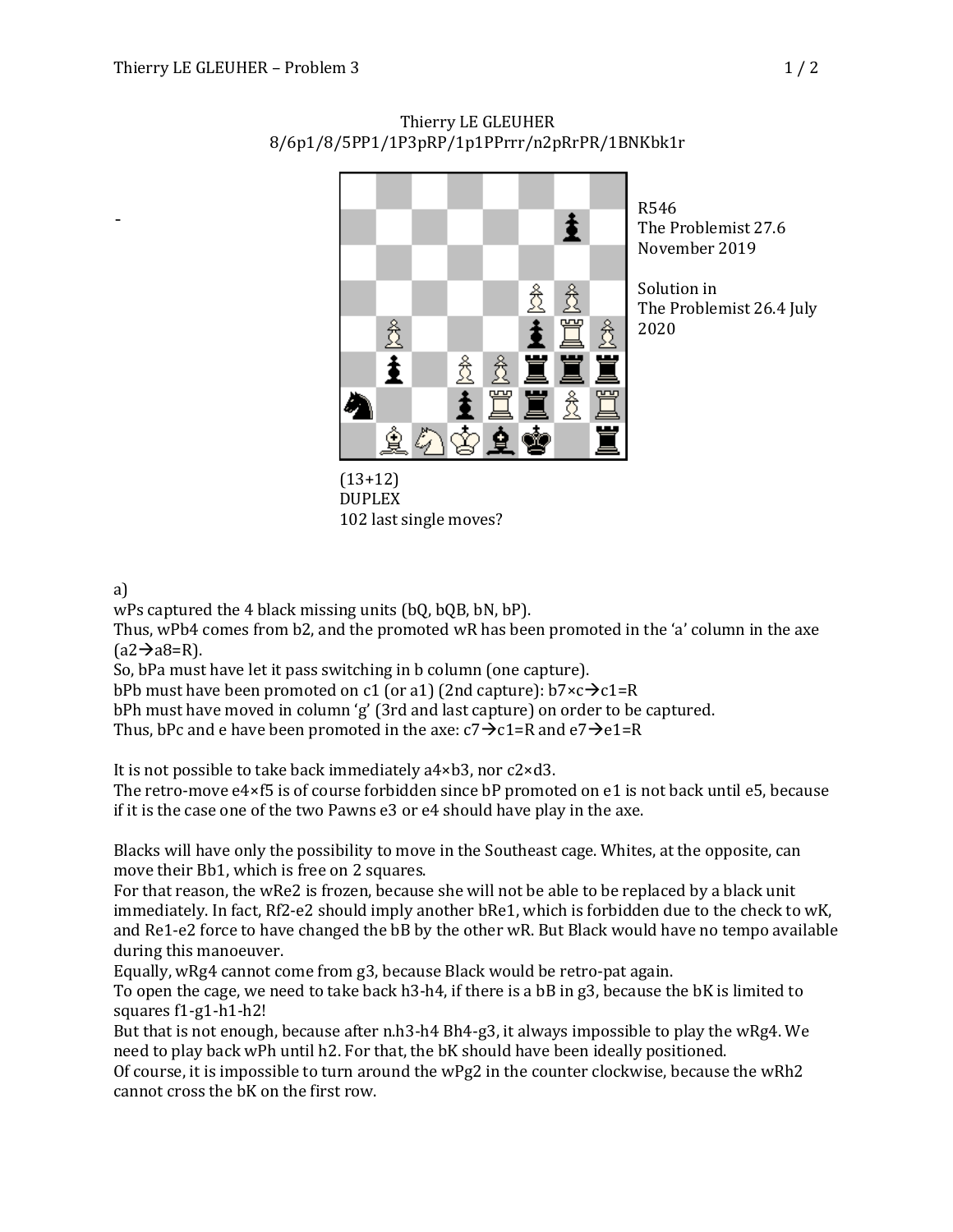Black to move:

Retro:

1.Bc2-b1 Kg1-f1 2.Bb1-c2 Rf1-f2 3.Bc2-b1 Rf2-f3 4.Bb1-c2 Rf3-g3 5.Bc2-b1 Rg3-h3 6.Rh3-h2 Rh2 h1 7.Bb1-c2 Kh1-g1 8.Bc2-b1 Rg1-f1 9.Bb1-c2 Rf1-f2 10.Bc2-b1 Rf2-f3 11.Bb1-c2 Rf3-g3 12.Rg3-h3 Rh3-h2 13.Bc2-b1 Kh2-h1 14.Bb1-c2 Rh1-g1 15.Bc2-b1 Kg1-h2 16.Bb1-c2 Rh2-h1 17.Bc2-b1 Kh1g1 18.Bb1-c2 Rg1-f1 19.Bc2-b1 Rf1-f2 20.Bb1-c2 Rf2-f3 21.Rf3-g3 Rg3-h3 22.Bc2-b1 Rh3-h2 23.Bb1-c2 Kh2-h1 24.Bc2-b1 Rh1-g1 25.Bb1-c2 Kg1-h2 26.Bc2-b1 Rh2-h1 27.Bb1-c2 Kh1-g1 28.Bc2-b1 Rg1-f1 29.Bb1-c2 Rf1-f2 30.Rf2-f3 Rf3-g3 31.Bc2-b1 Rg3-h3 32.Bb1-c2 Rh3-h2 33.Bc2 b1 Kh2-h1 34.Bb1-c2 Rh1-g1 35.Bc2-b1 Rg1-f1 36.Rf1-f2 Bf2-e1 37.Re1-f1 Rf1-g1 38.Bb1-c2 Rg1 h1 39.Bc2-b1 Kh1-h2 40.Bb1-c2 Rh2-h3 41.Bc2-b1 Rh3-g3 42.Bb1-c2 Bg3-f2 43.Bc2-b1 Rf2-f1 44.Bb1-c2 Rf1g1 45.Bc2-b1 Kg1-h1 46.Bb1-c2 Rh1-h2 47.Bc2-b1 Kh2-g1 48.Bb1-c2 Rg1-h1 49.Bc2 b1 Kh1-h2 50.Bb1-c2 Rh2-h3 51.h3-h4 Bh4-g3 52.Bc2-b1 then 52.... Rg3-f3 (or 52.Bg3-h4 53.Bb1c2 Bh4-g3 …) 53.Bb1-c2 Rf3-f2 54.Bc2-b1 Rf2-f1 55.Bb1-c2 Rf1-g1 56.Bc2-b1 Kg1-h1 57.Bb1-c2 Rh1-h2 58.h2-h3 Rh3-g3 59.Bc2-b1 Bg3-h4 60.Bb1-c2 Rh8-h3 etc... The diagram position is draw and 103 last single moves are determined.

White to move: Retro:

1... Kg1-f1 2.Bc2-b1 ...  $51.h3-h4 Bh4-g3 52.Bb1-c2$  then similar continuation ... Here, there are 99 single moves between the diagram position and the retro-move  $h3-h4$ . Of course, try to insert another manoeuver in the solution would lead to overshoot 101 single moves, which would be incompatible with the 50 moves rule. Here only 102 last single moves are determined.

So, we have a D25/102, and it is the new record for last single moves for 'D' type (Duplex) with 25 pieces. (It is also the overall record for Duplex).

With black to move, the same diagram is also the record with  $25$  pieces ( $B25/103$ ) for type 'B' (it's given which has to play).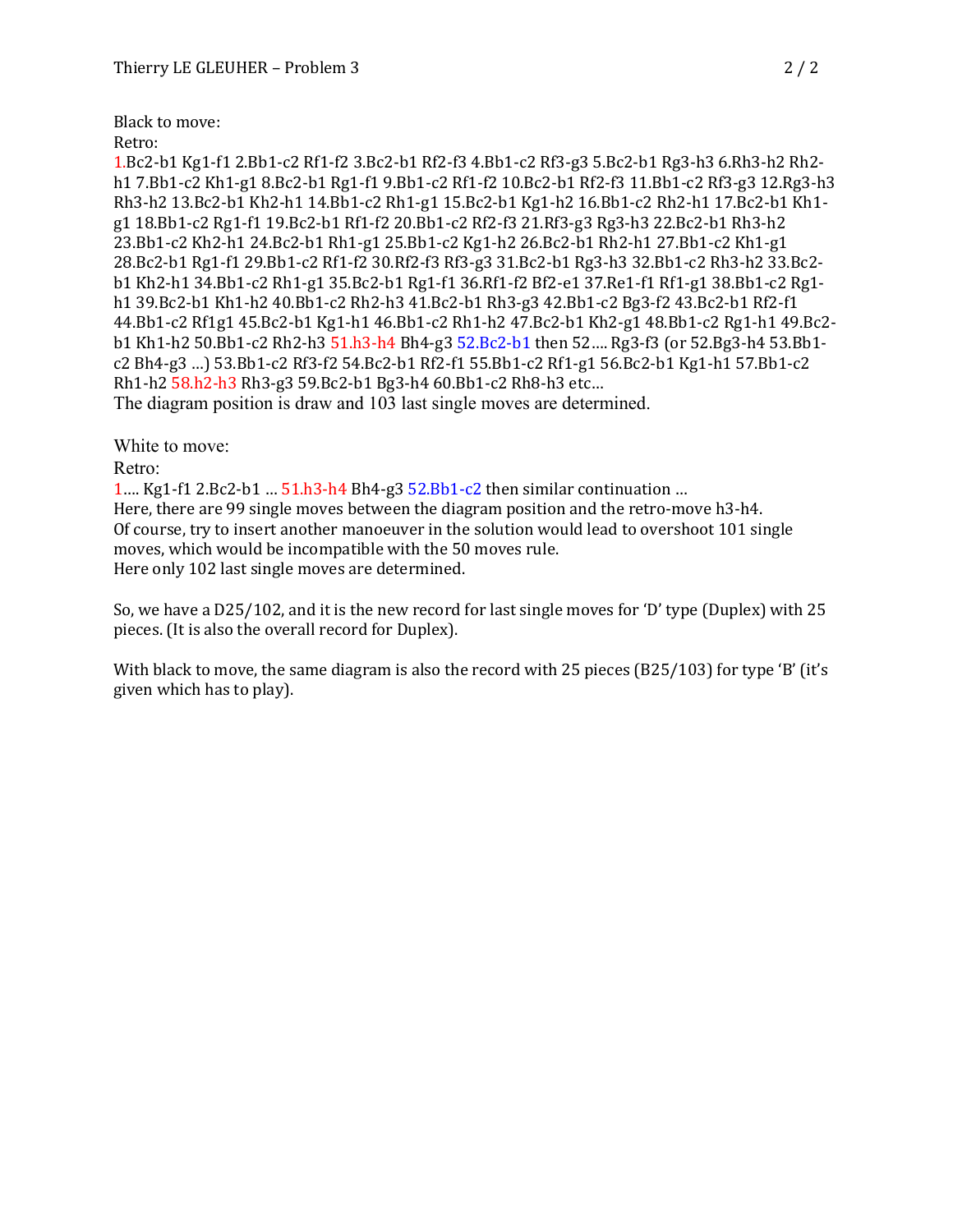-



Thierry LE GLEUHER (after L. A. Garaza) 8/8/8/ppP5/rBRP1n1n/RPBRPp1N/bbpbrp2/Nkr1RK2

> $C20<sub>b</sub>$ Phénix 303, Janvier 2020

Problem 112 p.185 La Genesi delle Posizioni 1961 (book 5) with stipulation  $N=423$ , is cooked in N=407. But I found a slightly different position to do more than  $N = 407$ .

No difficulty to justify the promoted pieces.

Whites : a×b→b8=wB, g×bPh→h8=wR, h2→h8=wR

Blacks :  $c \times d \rightarrow d1 = bR$ ,  $d \times c1 \rightarrow c2$ ,  $e \times wPf2$ ,  $f7 \rightarrow f3$ ,  $g7 \rightarrow g1 = bB$ 

 $B = 410$ 

Triangulation of the bK in the cage is possible, but it does not seem possible to return to the starting position with an odd number of moves of the bK (odd number of triangulations).

WinChloe can demonstrate that it is impossible to triangulate in the cage in 1 min 57 sec with a suitable equivalent diagram. It is also impossible if we increase the number of moves (impossible in 1000.5 moves in 6 min 15 sec). It is therefore necessary to consider taking out the bK via d3-e4.

It is easy to realize that the bK cannot arrive by bKc3- d3 (retropat quite fast). He must have played bKd2-d3 after bRd3-c3.

So, the only possible exit positions are given on the forsyth position below, with the exception of variants (wRa2 $\leftrightarrow$ bBb1)  $(wRwBwB ↔b2, a3, b4)$ . One can also have  $(wRb4 ↔bBe1$  or c1) 8/8/8/ppP5/RRRP4/BPr1Pp2/RBpkrp2/NbbrbK2

However, maneuvers are still difficult to find.

It will therefore be necessary to have the 3 bRs in a row in the double ring, without wR between them in the corridor.

Exit positions

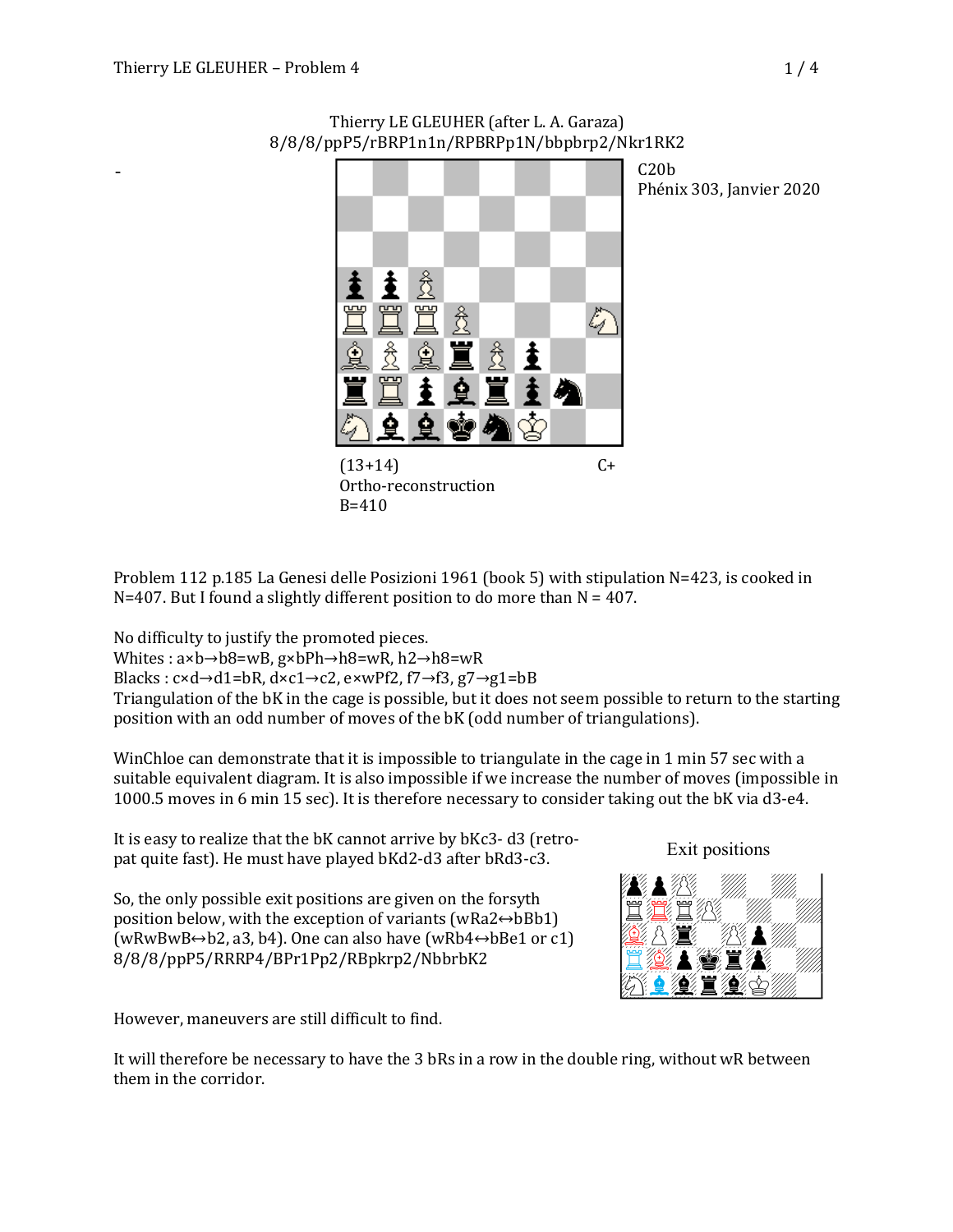Solution :

1.Ng1 Nh4 2.Nh3 Neg2 3.Ng1 Be1 4.Bd2 Nf4 5.Rc3 Nh5 6.Rbc4 Nf4 7.Bb4 Ra3 8.Ra2 Bb2 9.Bc1 Rdd2 10.Rd3 Nh5 11.Bc3 Nf4 12.Rab4 Ra4 13.Nh3 Ba3 14.B3b2 Nh5 15.Rdc3 Rd3 16.Bd2 Nf4 17.Bbc1 Bb2 18.Ng1 Ra3 19.Ra4 Nh5 20.Rcb4 Nf4 21.Rcc4 Bc3 22.Bb2 Nh5 23.Bdc1 Bcd2 24.Rc3 Nf4 25.Rbc4 Nh5 26.Rab4 Ra4 27.Ba3 Nf4 28.Bcb2 Bc1 29.Nh3 Rdd2 30.Rd3 Nh5 31.Rcc3 Nf4 32.Rbc4 Nh5 33.Bb4 Nf4 34.B2a3 Bb2 35.Ng1 Kc1 36.Nh3 Rd1 37.Rd2 Nh5 38.Rcd3 Nf4 39.Bc3 Nh5 40.Bab4 Nf4 41.Ra3 Ba2 42.Ng1 Kb1 43.Nh3 Rc1 44.Rd1 Bd2 45.Re1 First step, we discard the wR in e1. 8/8/8/ppP5/rBRP1n1n/RPBRPp1N/bbpbrp2/Nkr1RK2

45. ... Rd1 46. Ng1 Bbc1 47. Bb2 Nh5 48. B4c3 Rb4 49. Ra4 Nf4 50.Ba3 Nh5 51.Bcb2 Bc3 52.Nh3 B1d2 53.Bc1 Bb2 54.Rcc3 Rc4 55.Bb4 Ba3 56.Bb2 Bc1 57.Rd2 Nf4 58.Rcd3 Nh5 59.B2c3 Bcb2 60.Ng1 Rc1 61.Rdd1 Rd2 62.Re2 Nf4 63.Rde1 Rdd1 64.Bd2 Bc3 65.Nh3 Kb2 66.Ng1 Rb1 67.Nh3 Rdc1 68.Rd1 Nh5 69.Be1 After discarding a second wR in e1 (move 63.Rde1), we can now post an wB. This is the only way to have a wRe2 and an wBe1. 8/8/8/ppP4n/RBrP3n/bPbRPp1N/bkp1Rp2/NrrRBK2

69. ... Nf4 70.R1d2 Rd1 71.Ng1 Kc1 72.Nh3 Rb2 73.Ng1 Bb1 74.Nh3 Ra2 75.Ng1 Bcb2 76.Bc3 Bb4 77.Nh3 Ra3 78.Ng1 Ba2 79.Nh3 Kb1 80.Ng1 Rc1 81.Rd1 Nh5 82.Bcd2 B2c3 83.Nh3 Kb2 84.Ng1 Bb1 85.Nh3 Ka2 86.Ng1 Bb2 87.Nh3 B4c3 88.Rb4 Ra4 89.Ng1 Ka3 90.Nh3 Ba2 91.Ng1 Rb1 92.Nh3 Bc1 93.Ng1 Rb2 94.Nh3 Bb1 95.Ng1 Ra2 96.Nh3 Kb2 97.Ng1 R2a3 98.Nh3 Ka2 99.Ng1 B1b2 100.Bc1 

Bd2 101.Nh3 Rc3 102.Rc4 Rb4 103.Ng1 Raa4 104.Nh3 Ba3 105.Bb2 Bc1 106.R3d2 Rd3 107.Rc3 Rc4 108.Ng1 Bb4 109.Ba3 Bb2 110.Rc1 Nf4 111.Rdd1 Nh5 112.Bd2 Nf4 113.Rde1 Nh5 114.Rcd1 Nf4 115.Bc1 Rd2 116.Rd3 B2c3 117.Bcb2 Nh5 118.Rc1 Nf4 119.Red1 Nh5 120.Ree1 Re2

After putting a wR back in e1 (move 113.Rde1), we can now rule out the isolated bR. It is now necessary to put a bB in e1 to be able to build the exit position.

8/8/8/ppP4n/rbrP3n/BPbRPp2/kBp1rp2/NbRRRKN1

121.R1d2 Nf4 122.Rcd1 Nh5 123.Bc1 Bb2 124.Rc3 Nf4 125.Rdd3 Nh5 126.Bd2 Nf4 127.Rc1 Nh5 128.Red1 Nf4 129.Be1

(Strangely, the shortest solution is through a temporary switch from wB to e1)

129. … Nh5 130.R1d2 Nf4 131.Rcd1 Bc1 132.Bb2 Ba3 133.Nh3 Rcb4 134.Rc4 Nh5 135.Rdc3 Nf4 136.Rdd3 Bd2 137.Bc1 Bb2 138.Ng1 Ra3 139.Nh3 Rba4 140.Rb4 Nh5 141.Rcc4 Bdc3 142.Bcd2 Bc1 

143.Ng1 Kb2 144.Nh3 Ra2 145.Ng1 Ka3 146.Nh3 Rb2 147.Ng1 Ba2 148.Nh3 Rb1 149.Ng1 B3b2 150.Bc3 Bd2 151.Nh3 Rc1 152.Ng1 Bb1 153.Nh3 Ka2 154.Ng1 Ra3 155.Ra4 Nf4 156.Bb4 Bdc3 157.Bd2 Nh5 158.Re1 Rd1 159.Nh3 Bc1 160.Ng1 Kb2 161.Nh3 Ba2 162.Ng1 Kb1 163.Nh3 B3b2 164.Bdc3 Bd2 165.Ng1 Rc1 166.Rd1 Be1 - The bB is now well placed. The output position has two well-placed units (bRe2 and bBe1) 8/8/8/ppP4n/RBRP3n/rPBRPp2/bbp1rp2/NkrRbKN1

After 166....Bd2-e1

After 120....Rd2-e2

After 69.Bd2-e1









!"#\$\$"#%&'&'9! !(+,-("#%&'&239! !)\*.%+,-("#%\$'&!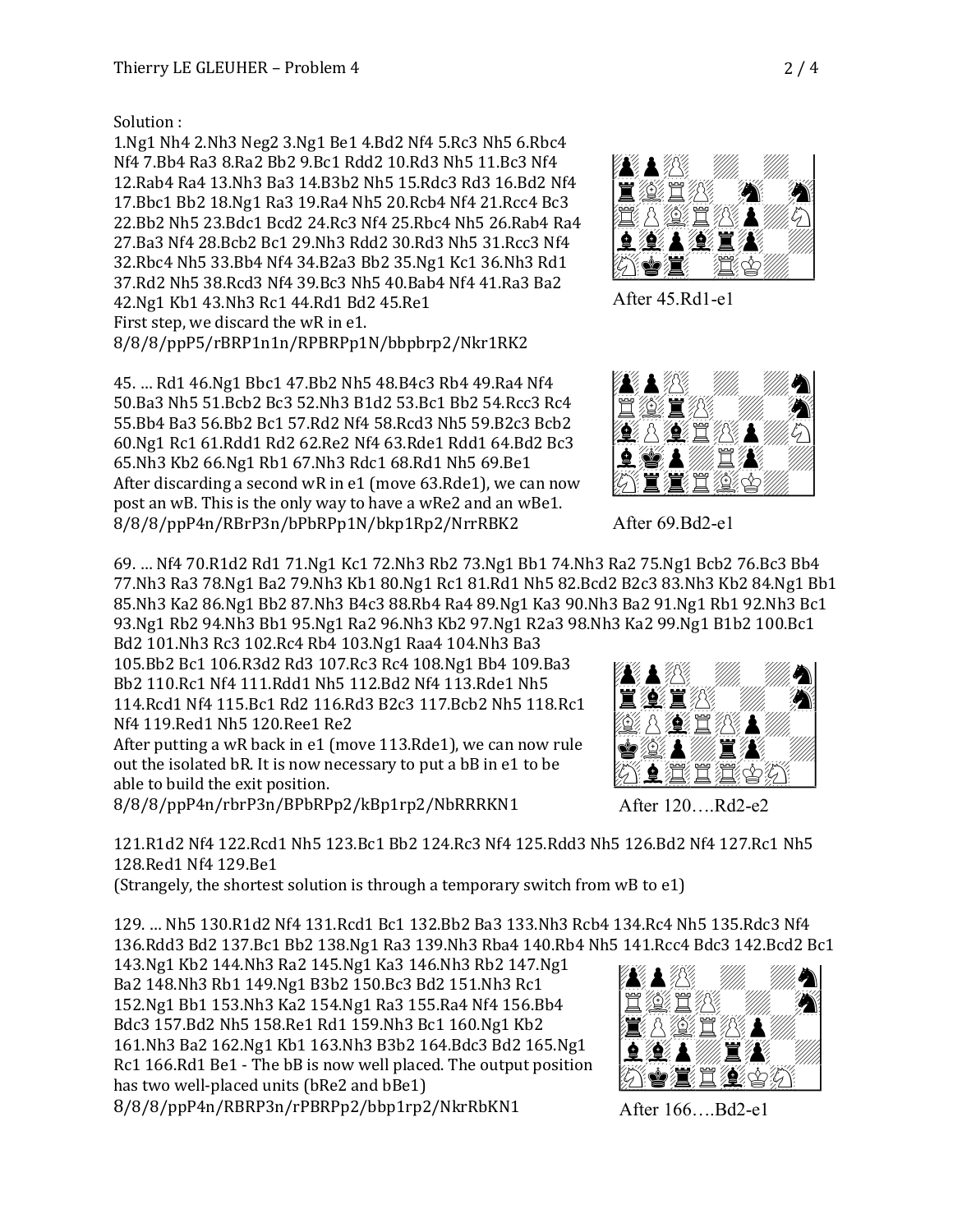167.R1d2 Rd1 168.Nh3 Kc1 169.Ng1 Bb1 170.Nh3 Ra2 171.Ba3 Nf4 172.Bcb4 Nh5 173.Rdc3 Nf4 174.Rdd3 Rdd2 175.Ng1 Kd1 176.Nh3 Bc1 177.Bb2 Nh5 178.B4a3 Nf4 179.Rcb4 Nh5 180.Rcc4 Nf4 181.Bc3 Rb2 182.Ng1 Ba2 183.Nh3 Rb1 184.Bab2 Nh5 185.Ra3 Nf4 186.Rba4 Nh5 187.Bb4 Nf4

188.B2c3 Bb2 189.Ng1 Rc1 190.Nh3 Bb1 191.Ra2 Nh5 192.Ba3 Nf4 193.Bcb4 Nh5 194.Rdc3 Rd3 195.Ng1 Kd2 196.Nh3 Rd1 197.Ng1 Bc1 198.Bb2 Nf4 199.B4a3 Nh5 200.Rcb4 Nf4 201.Rcc4 Rc3 202.Nh3 Kd3 203.Ng1 Ke4 The BK is finally out and triangulation can begin. 8/8/8/ppP5/RRRPkn1n/BPr1Pp2/RBp1rp2/NbbrbKN1



204.Nh3 Rdd2 205.Ng1 Rdd3 206.Nh3 Rd1 207.Ng1 (the triangulation is finished and we go back on the opposite path)

207. … Kd3 208.Nh3 Kd2 209.Ng1 Rd3 210.Rc3 Nh5 211.Rbc4 Nf4 212.Bb4 Nh5 213.B2a3 Bb2 214.Nh3 Rc1 215.Ng1 Kd1 216.Nh3 Rdd2 217.Rd3 Nf4 218.Bc3 Nh5 219.Bab4 Nf4 220.R2a3 Ba2 221.Ng1 Rb1 222.Nh3 Bc1 223.Bb2 Nh5 224.B4c3 Nf4 225.Rab4 Nh5 226.Raa4 Nf4 227.Ba3 Rb2 228.Ng1 Bb1 229.Nh3 Ra2 230.Bcb2 Nh5 231.Rcc3 Nf4 232.Rbc4 Nh5 233.Bb4 Nf4 234.B2a3 Bb2 235.Ng1 Kc1 236.Nh3 Rd1 237.Rd2 Nh5 238.Rcd3 Nf4 239.Bc3 Nh5 240.Bab4 Ra3 241.Ng1 Ba2 242.Nh3 Kb1 243.Ng1 Rc1 244.Rd1 Bd2 245.Re1 Rd1 246.Nh3 Bdc1 247.Bd2 Bc3 248.Ng1 Kb2 249.Nh3 Bb1 250.Ng1 Ka2 251.Nh3 B1b2 252.Ng1 Rc1 253.Rd1 Nf4 254.Be1 Bd2 255.Bc3 Nh5 256.Rab4 Ra4 257.Nh3 Ka3 258.Ng1 Ba2 259.Nh3 Rb1 260.Ng1 Bdc1 261.Bcd2 Bc3 262.Nh3 Rb2 263.Ng1 Bb1 264.Nh3 Ra2 265.Ng1 Kb2 266.Nh3 R2a3 267.Ng1 Ka2 268.Nh3 B1b2 269.Bc1 Bd2 270.Rcc3 Nf4 271.Rbc4 Rb4 272.Ng1 Raa4 273.Nh3 Ba3 274.Bb2 Bc1 275.R3d2 Nh5 276.Rcd3 Nf4 277.Rcc3 Rc4 278.Ng1 Bb4 279.Ba3 Bb2 280.Rc1 Nh5 281.Rdd1 Nf4 282.Bd2 Nh5 283.Re1 Nf4 284.Rcd1 Nh5 285.Bc1 Nf4 286.R3d2 Nh5 287.Rcd3 B2c3 288.Bcb2 Nf4 289.Rc1 Nh5 290.Rdd1 Rd2 291.Re2 Nf4 292.Rde1 Nh5 293.Rcd1 Nf4 294.Bc1 Bb2 295.Rc3 Rd3 296.Bd2 Nh5 297.Rc1 Nf4 298.Red1 Nh5 299.Be1 Nf4 300.Rdd2 Nh5 301.Rcd1 Bc1 302.Bb2 Ba3 303.Nh3 Rcb4 304.Rc4 Rc3 305.Rd3 Bd2 306.Bc1 Bb2 307.Ng1 Ra3 308.Nh3 Rba4 309.Rb4 Rc4 310.Ng1 Bdc3 311.Bcd2 Bc1 312.Nh3 Kb2 313.Ng1 Ra2 314.Nh3 Ka3 315.Ng1 Rb2 316.Nh3 Ba2 317.Ng1 Rb1 318.Nh3 B1b2 319.Ng1 Rc1 320.Nh3 Bb1 321.Ng1 Ka2 322.Nh3 Ra3 323.Ra4 Bb4 324.Ng1 B2c3 325.Nh3 Kb2 326.Ng1 Ba2 327.Nh3 Kb1 328.Ng1 Bb2 329.Bc3 Nf4 330.R1d2 Rd1 331.Nh3 Kc1 332.Ng1 Bb1 333.Nh3 Ra2 334.Ng1 B4a3 335.Bb4 Bc3 336.Nh3 Rb2 337.Ng1 Ba2 338.Nh3 Rb1 339.Ng1 Kb2 340.Nh3 Rdc1 341.Rd1 Nh5 342.Bd2 Nf4 343.Rde1 Rd1 344.Ng1 Rbc1 345.Nh3 Kb1 346.Ng1 Bcb2 347.Bdc3 Rd2 348.Rd1 Nh5 349.Ree1 Re2 350.R1d2 Rd1 351.Nh3 Bc1 352.Bb2 Nf4 353.Rc3 Nh5 354.Rdd3 Bd2 355.Bc1 Bb2 356.Ba3 Rb4 357.Rc4 Bbc3 358.Bcb2 Bc1 359.Ng1 B3d2 360.Bc3 Nf4 361.Bab2 Nh5 362.Ra3 Ra4 363.Bb4 Nf4 364.B2c3 Bb2 365.Nh3 Rc1 366.Rd1 Be1 367.R1d2 Rd1 368.Ng1 Kc1 369.Nh3 Bb1 370.Ra2 Nh5 371.Ba3 Nf4 372.Bcb4 Nh5 373.Rdc3 Nf4 374.Rdd3 Rdd2 375.Ng1 Kd1 376.Nh3 Bc1 377.Bb2 Nh5 378.B4a3 Nf4 379.Rb4 Nh5 380.Rcc4 Nf4 381.Rdc3 Rd3 382.Ng1 Bcd2 383.Bc1 Nh5 384.Bab2 Ra3 385.Ra4 Nf4 386.Rcb4 Nh5 387.Rcc4 Bc3 388.Bd2 Nf4 389.Bbc1 Bb2 390.Rc3 Nh5 391.Rbc4 Nf4 392.Rab4 Ra4 393.Nh3 Ba3 394.Bb2 Nh5 395.Bdc1 Rdd2 396.Rd3 Nf4 397.Bc3 Bb2 398.Ng1 Ra3 399.Ra4 Nh5 400.Bb4 Nf4 401.Rdc3 Rd3 402.Bd2 Bc1 403.Rb2 Ra2 404.Ba3 Nh5 405.Rcb4 Nf4 406.Rcc4 Nfg2 407.Bc3 Bed2 408.Nh3 Ne1 409.Ng1 Nhg2 410.Nh3 (C+ Winchloe)

A lot of research effort to finally an almost negligible improvement. In any cases, we were able to show that we cannot go much more with this matrix and this set of pieces. It's a real shame, because we were not far from the absolute record (pseudo-solution and ortho-solution) of length of 427 held by Luis A. Garaza and Luis Ceriani. Nevertheless, this latest version (B=410) has the merit of replacing the record for an ortho-solution, since it is the original version (cooked) that held the record with  $N=423$  (and the shortest solution was only at  $N=407$ ).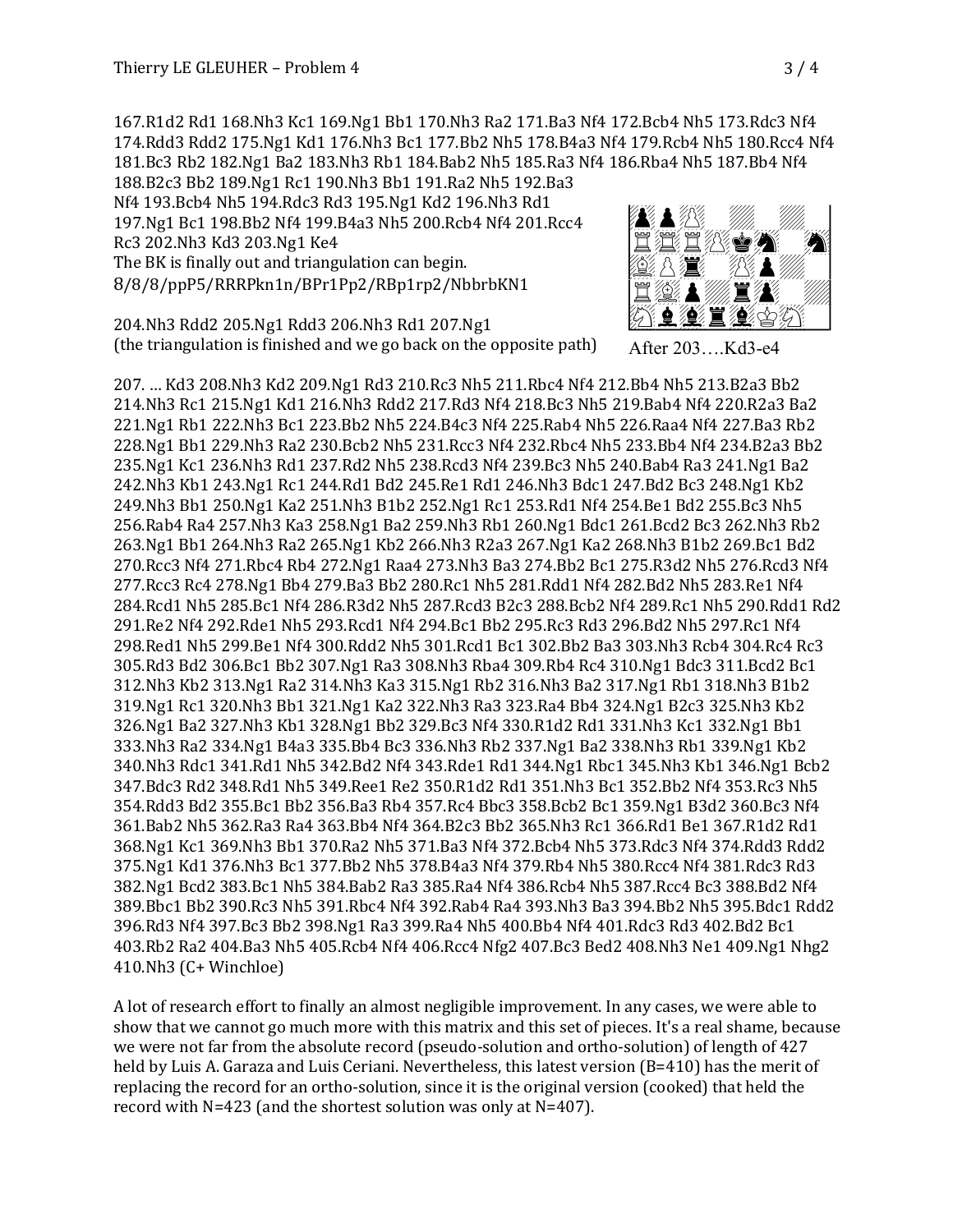# rnbk1b1P/1prpppp1/3Bn3/1K6/N4n2/N1B5/P1PPPPP1/RB3B2 贪 Ċ ✿  $\mathbb{Z}^2$  $\hat{\mathbf{P}}$  $\overline{\mathcal{E}}$ € ষ্ঠ € € ₹ ⇪

Thierry LE GLEUHER

p.12320 Phénix 315 février 2021

(15+13) Longest Proof Game (LPG) in 410,5 moves Einstein

Unlike the concept of the shortest proof game, in a longest proof game one must find the longest way to obtain the position. The principle of this new kind is to repeat the same positions several times, but not 3 times because of the rule of nul by triple repetition. In absolute terms, it would also be possible to use the 50-move rule, but it would take a corridor of 13 squares for one of the Kings!

Of course, if we find a longer proof game than the stipulation, it is a demolition, but a shorter solution does not bother in any way, since it is as if we found a longer solution in a classic proof game part (PG or SPG: shortest proof game). The solution in the number of moves of the stipulation must also be unique (without dual). This genre is impossible to implement in orthodox without additional conditions, but surely there are possibilities in fancy chess and Einstein's Chess lends itself wonderfully to the desired effect.

Reminder on the Einstein condition: any unit that plays without taking loses part of its value and transforms according to the scheme : Queen→Rook→Bishop→Knight→Pawn→Pawn. The Pawn, at the end of the chain, remains Pawn. Any unit that captures is strengthened and transformed according to the scheme: Pawn→Knight→Bishop→Rook→Queen→Queen. The Queen, at the end of the chain, remains a Queen. Total removal of promotions (a White Pawn on the 8th row remains a Pawn). A White Pawn on the 1st row (after a Cavalier move) can play 1, 2 or 3 squares with « en passant » capture possible by corresponding to a black Pawn located on the 3rd or 4th row.

#### Analysis

Blacks have captured only one white unit and the 3 pieces (bRc7, bNd6, bNf4) must be from the original 3 pieces ( $bQd8$ ,  $bRh8$ ,  $bNg8$ ), because no  $bP$  can do it (even with a capture).

Whites must therefore arrive at the position by capturing only the bPa, c and h. The only way to do this involves:  $b2-b3\times a4=N$ ,  $N\times c3=B$ ,  $Bc1-a3=N$ ,  $Qd1-c1=R-b1=B$ 

But where did the bNg8 land?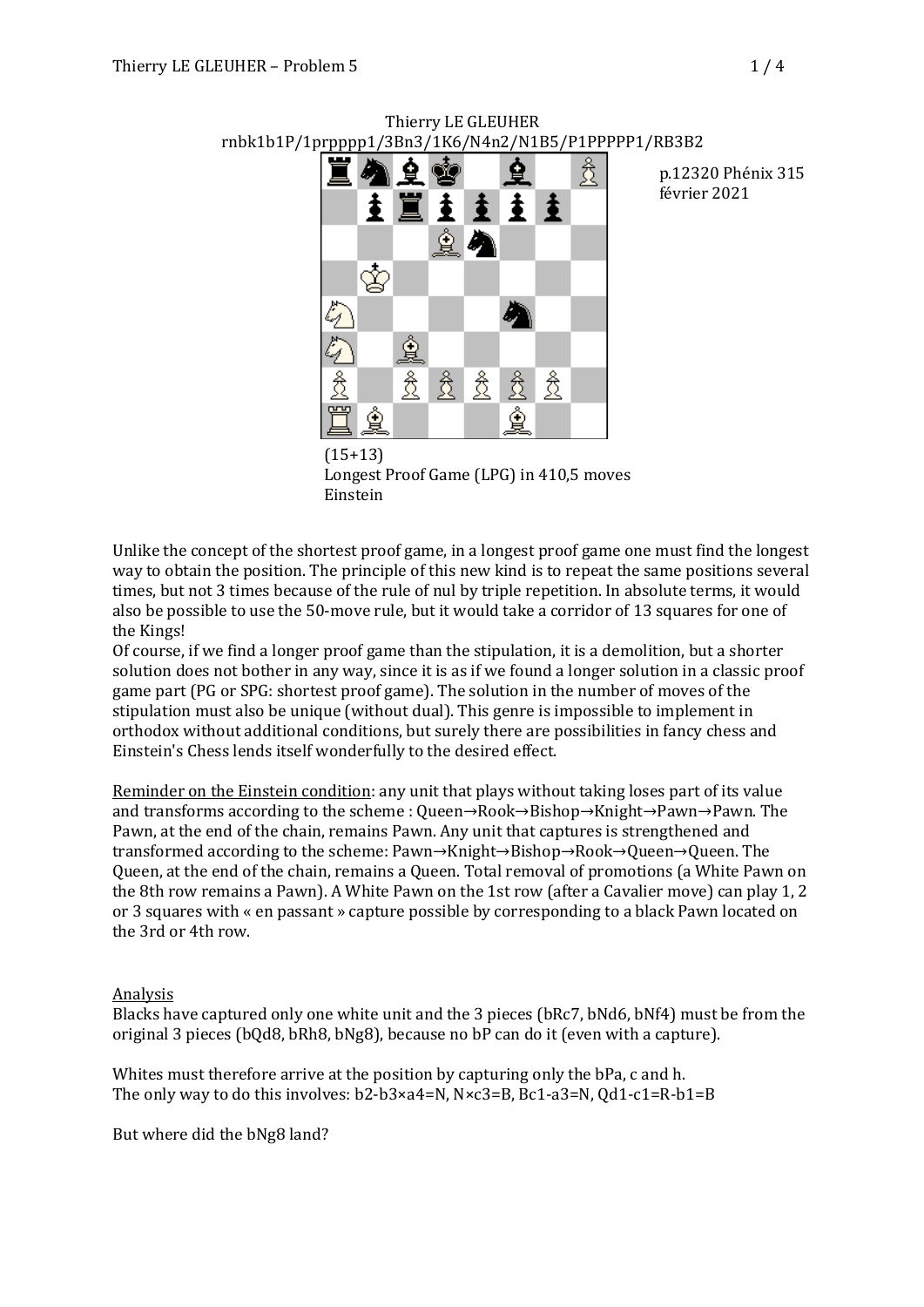One hypothesis could be:  $Ng8-e7=P$  after  $Pe7-e6-e5\times f4=N$ , we would also have  $Rh8-h3=B-d6=N$ and  $Qd8-c7=R$ . But it would then be impossible to provide a white piece to capture in  $f4$ , because the white units are needed elsewhere, especially the Rh1 which will have to join d6. This Knight is therefore necessarily in  $f4$  that it reached by  $Ng8\times h6=$ B-f4=N. The only way to have bRc7 without capture is now to play Qd8-c7=T. The last Knight is therefore obtained by Rh8-h3=B-e6=N.

The bK could only play Ke8-d8-e8 (oscillations) and the bPa, c and h were taken in their respective columns.

In the diagram position, the wK has a corridor of 8 squares (e1-d1-c1-b2-b3-b4-b5-b6), the creation of which is independent of the units from the right of the chessboard. To lengthen the game as much as possible, it is therefore necessary to create this corridor by carefully keeping the tempos from the units of the columns g and h.

## Introduction

It is necessary to release the Kings as soon as possible to start the oscillations: 1.b3 c6 2.Ba3=N Qc7=R 3.Qc1=R And a first small cage for each King is in place while waiting to make bigger for the White King.

## rnb1kbnr/pprppppp/2p5/8/8/NP6/P1PPPPPP/RNR1KBNR



(16+16) after 3.Qc1=R

Now, we can make the Kings oscillate up to the limit of draw by triple repetition of position. But in the position of the diagram, white and black castlings are still possible. This position is therefore not the same, with the Kings in the same places, after they have moved. 3... Kd8 (and here the black castlings will no longer be possible, but the white castlings are still legal) 4.Kd1 (the two Kings have moved and none of the castlings is no longer to be taken into account, but the first position not to repeat 3 times is then the one that is reached after the 4th white move, with wKd1/bKd8

## 4... Ke8 5.Ke1 Kd8 6.Kd1 (2nd time) Ke8 7.Ke1

7... Kd8 ??? 8.h3 (forced) since it is up to Whites to break the cycle here, because the objective is to enlarge the cage of the wK without wasting time, that is to say by reserving the greatest number of Pawn moves for the largest cages. With this in mind, it is necessary to advance the bPc in c3 at first by saving the other Pawn moves. Certainly, we will lose half a move by breaking the sequence with the Blacks on the 4th move, but it will be beneficial later. Indeed, we will eventually replace the cycle of 7 moves of Kings (current), by a cycle of Kings of 31 moves (final cycle).

7… **c5** 8.Kd1 Kd8 9.Ke1 Ke8 10.Kd1 Kd8 11.Ke1 **c4** 12.Kd1 Ke8 13.Ke1 Kd8 14.Kd1 Ke8 15.Ke1 **c3** 16.Kd1 Kd8 17.Ke1 Ke8 18.Kd1 Kd8 and we still have to lose half a move here, always with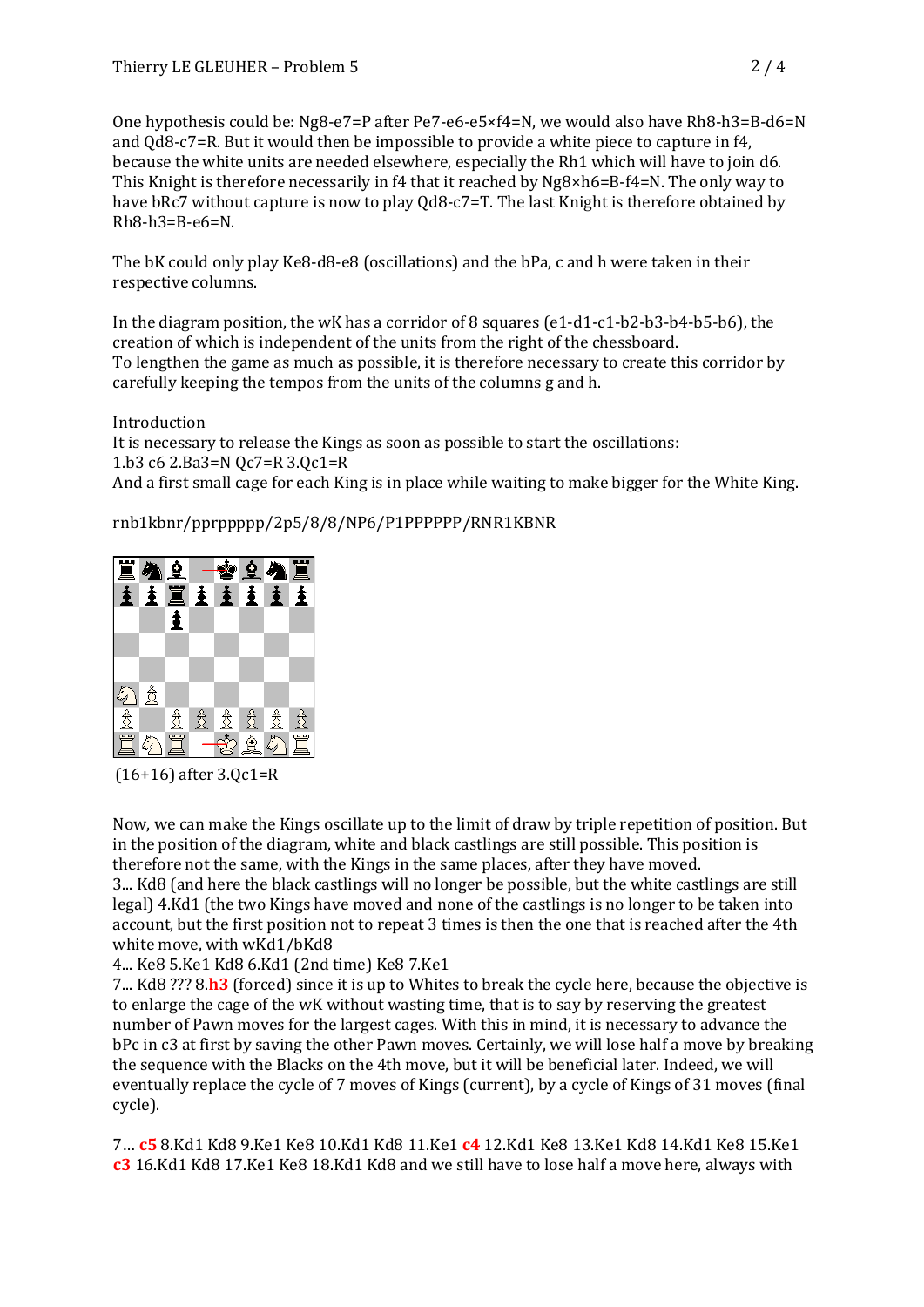the aim of expanding the wK corridor without wasting time. But this time, you have to play the Nb1 and then the Rc1. 19.N×c3=B Ke8 20.Ke1 Kd8 21.Kd1 Ke8 22.Ke1 Kd8 23.Rcb1=B And the White King corridor has just expanded to 4 squares.

## rnbk1bnr/pprppppp/8/8/8/NPB5/P1PPPPPP/RB2KBNR



(16+15) after 52.bxa4=NRcb1=B

With 4 free squares, the longest cycle is to finish with the wK at the other end of the corridor.

23... Ke8 24.Kd1 Kd8 25.Ke1 (2nd time) Ke8 26.Kd1 Kd8 27.Kc1 (not 27.Ke1 that would make null) Ke8 28.Kb2 Kd8 29.Kc1 (2nd time) Ke8 30.Kb2 It is now up to the bPa to move forward.

30… **a6** 31.Kc1 Kd8 32.Kb2 Ke8 33.Kc1 Kd8 34.Kd1 Ke8 35.Ke1 Kd8 36.Kd1 Ke8 37.Ke1 **a5** 38.Kd1 Kd8 39.Ke1 Ke8 40.Kd1 Kd8 41.Kc1 Ke8 42.Kb2 Kd8 43.Kc1 Ke8 44.Kb2 **a4** 45.Kc1 Kd8 46.Kb2 Ke8 47.Kc1 Kd8 48.Kd1 Ke8 49.Ke1 Kd8 50.Kd1 Ke8 51.Ke1 Kd8 52.**b×a4=N**

## Main strategy

The large corridor of 8 squares is now in place for the wK. This makes it possible to lengthen the game as much as possible using the tempos of the h column.

rnbk1bnr/1prppppp/8/8/N7/N1B5/P1PPPPPP/RB2KBNR



Between each oscillation cycle of the 2 Kings, both sides can play the moves of the right of the chessboard:  $Ph2\rightarrow hh6$ ,  $Ng8\times h6=$ B, Bh6-f4=N, Ph7 $\rightarrow$ h2, Rh1×Ph2=Q, Qh2-h6=R, Rh6d6=B, Rh8-h3=B, Bh3-e6=N, Ng1-h3=P and  $Ph3\rightarrow h8$ We notice of course that we can lengthen if the bPh was captured in h2 having played 5 times. It is also noted that the order of these moves is strictly determined, by the vertical interceptions of the column h and the blocking of the 6th row by the Blacks in e6. The tempo moves will therefore necessarily occur in the order described above.

The corridor has 8 squares, so again the longest journey for the wK consists of progressive switchbacks to finish at the other end of the corridor in each cycle.

52… Ke8 53.Kd1 Kd8 54.Ke1 Ke8 55.Kd1 Kd8 56.Kc1 Ke8 57.Kb2 Kd8 58.Kc1 Ke8 59.Kb2 Kd8 60.Kb3 Ke8 61.Kb4 Kd8 62.Kb3 Ke8 63.Kb4 Kd8 64.Kb5 Ke8 65.Kb6 Kd8 66.Kb5 Ke8 67.Kb6 Kd8 68.h3 (31 moves for the Kings between two white tempos) 68… Ke8 69.Kb5 Kd8 70.Kb6 Ke8 71.Kb5 Kd8 72.Kb4 Ke8 73.Kb3 Kd8 74.Kb4 Ke8 75.Kb3 Kd8 76.Kb2 Ke8 77.Kc1 Kd8 78.Kb2 Ke8 79.Kc1 Kd8 80.Kd1 Ke8 81.Ke1 Kd8 82.Kd1 Ke8 83.Ke1 Kd8 84.h4 Ke8 85.Kd1 Kd8 86.Ke1 Ke8 87.Kd1 Kd8 88.Kc1 Ke8 89.Kb2 Kd8 90.Kc1 Ke8 91.Kb2 Kd8 92.Kb3 Ke8 93.Kb4 Kd8 94.Kb3 Ke8 95.Kb4 Kd8 96.Kb5 Ke8 97.Kb6 Kd8 98.Kb5 Ke8 99.Kb6 Kd8 100.h5 Ke8 101.Kb5 Kd8 102.Kb6 Ke8 103.Kb5 Kd8 104.Kb4 Ke8 105.Kb3 Kd8 106.Kb4 Ke8 107.Kb3 Kd8 108.Kb2 Ke8 109.Kc1 Kd8 110.Kb2 Ke8 111.Kc1 Kd8 112.Kd1 Ke8 113.Ke1 Kd8 114.Kd1 Ke8 115.Ke1 Kd8 116.h6 Ke8 117.Kd1 Kd8 118.Ke1 Ke8 119.Kd1 Kd8 120.Kc1

Ke8 121.Kb2 Kd8 122.Kc1 Ke8 123.Kb2 Kd8 124.Kb3 Ke8 125.Kb4 Kd8 126.Kb3 Ke8 127.Kb4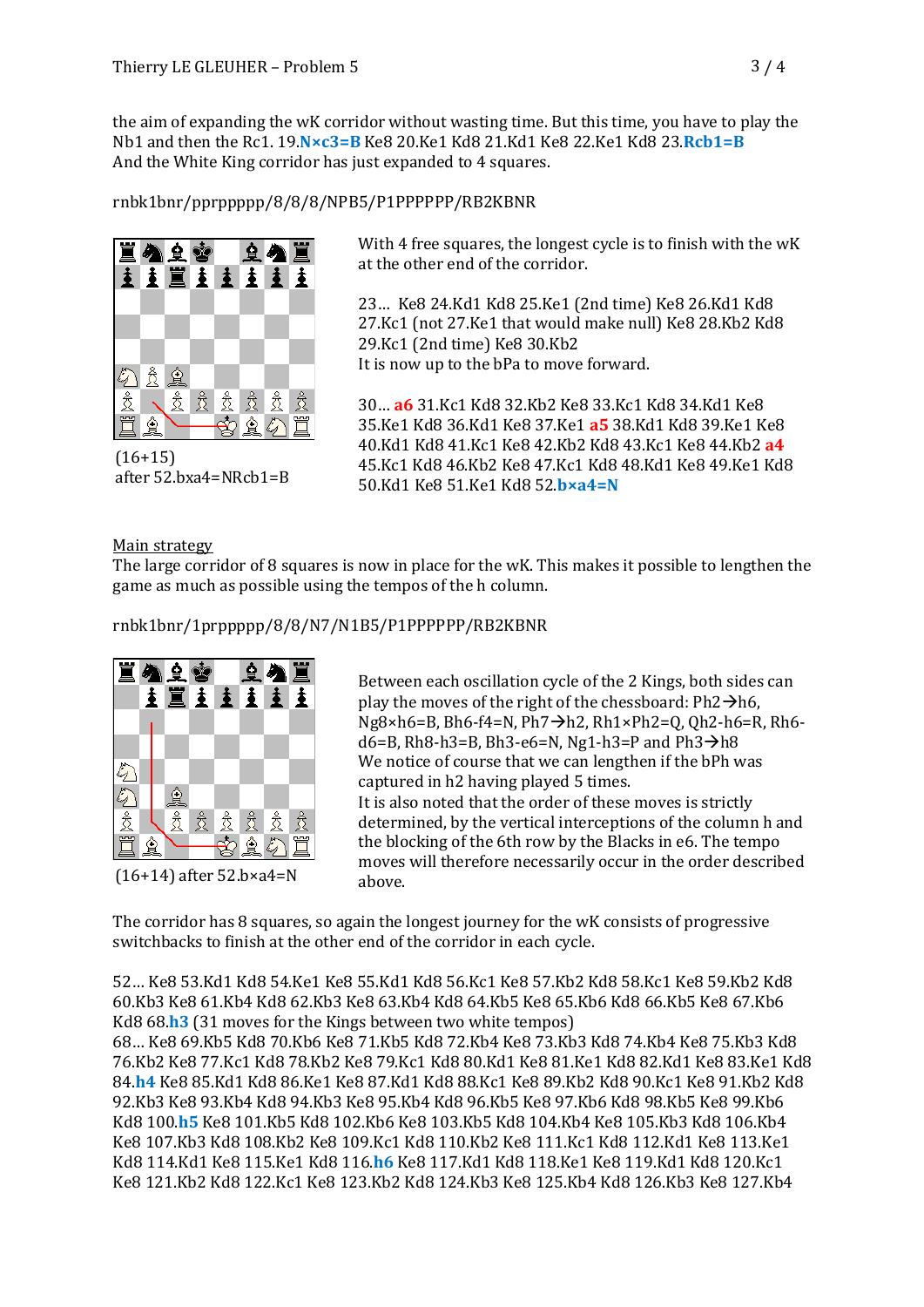Kd8 128.Kb5 Ke8 129.Kb6 Kd8 130.Kb5 Ke8 131.Kb6 **N×h6=B** (30 moves only for the Kings if you go from a white tempo to a black tempo)

132.Kb5 Kd8 133.Kb6 Ke8 134.Kb5 Kd8 135.Kb4 Ke8 136.Kb3 Kd8 137.Kb4 Ke8 138.Kb3 Kd8 139.Kb2 Ke8 140.Kc1 Kd8 141.Kb2 Ke8 142.Kc1 Kd8 143.Kd1 Ke8 144.Ke1 Kd8 145.Kd1 Ke8 146.Ke1 **Bf4=N** (and only 29 moves for the Kings between two black tempos). It's always longer than the other option of making a big round trip with the  $wK$ :

(try : … 132.Kb5 Kd8 133.Kb4 Ke8 134.Kb3 Kd8 135.Kb2 Ke8 136.Kc1 Kd8 137.Kd1 Ke8 138.Ke1 Kd8 139.Kd1 Ke8 140.Kc1 Kd8 141.Kb2 Ke8 142.Kb3 Kd8 143.Kb4 Ke8 144.Kb5 Kd8 145.Kb6 **Bf4=N** and 28 King moves only)

147.Kd1 Kd8 148.Ke1 Ke8 149.Kd1 Kd8 150.Kc1 Ke8 151.Kb2 Kd8 152.Kc1 Ke8 153.Kb2 Kd8 154.Kb3 Ke8 155.Kb4 Kd8 156.Kb3 Ke8 157.Kb4 Kd8 158.Kb5 Ke8 159.Kb6 Kd8 160.Kb5 Ke8 161.Kb6 h6 162.Kb5 Kd8 163.Kb6 Ke8 164.Kb5 Kd8 165.Kb4 Ke8 166.Kb3 Kd8 167.Kb4 Ke8 168.Kb3 Kd8 169.Kb2 Ke8 170.Kc1 Kd8 171.Kb2 Ke8 172.Kc1 Kd8 173.Kd1 Ke8 174.Ke1 Kd8 175.Kd1 Ke8 176.Ke1 **h5** 177.Kd1 Kd8 178.Ke1 Ke8 179.Kd1 Kd8 180.Kc1 Ke8 181.Kb2 Kd8 182.Kc1 Ke8 183.Kb2 Kd8 184.Kb3 Ke8 185.Kb4 Kd8 186.Kb3 Ke8 187.Kb4 Kd8 188.Kb5 Ke8 189.Kb6 Kd8 190.Kb5 Ke8 191.Kb6 **h4** 192.Kb5 Kd8 193.Kb6 Ke8 194.Kb5 Kd8 195.Kb4 Ke8 196.Kb3 Kd8 197.Kb4 Ke8 198.Kb3 Kd8 199.Kb2 Ke8 200.Kc1 Kd8 201.Kb2 Ke8 202.Kc1 Kd8 203.Kd1 Ke8 204.Ke1 Kd8 205.Kd1 Ke8 206.Ke1 **h3** 207.Kd1 Kd8 208.Ke1 Ke8 209.Kd1 Kd8 210.Kc1 Ke8 211.Kb2 Kd8 212.Kc1 Ke8 213.Kb2 Kd8 214.Kb3 Ke8 215.Kb4 Kd8 216.Kb3 Ke8 217.Kb4 Kd8 218.Kb5 Ke8 219.Kb6 Kd8 220.Kb5 Ke8 221.Kb6 **h2** 222.Kb5 Kd8 223.Kb6 Ke8 224.Kb5 Kd8 225.Kb4 Ke8 226.Kb3 Kd8 227.Kb4 Ke8 228.Kb3 Kd8 229.Kb2 Ke8 230.Kc1 Kd8 231.Kb2 Ke8 232.Kc1 Kd8 233.Kd1 Ke8 234.Ke1 Kd8 235.Kd1 Ke8 236.Ke1 Kd8 237.**R×h2=Q** (30 moves for the Kings if we go from a black tempo to a white tempo)

237… Ke8 238.Kd1 Kd8 239.Ke1 Ke8 240.Kd1 Kd8 241.Kc1 Ke8 242.Kb2 Kd8 243.Kc1 Ke8 244.Kb2 Kd8 245.Kb3 Ke8 246.Kb4 Kd8 247.Kb3 Ke8 248.Kb4 Kd8 249.Kb5 Ke8 250.Kb6 Kd8 251.Kb5 Ke8 252.Kb6 Kd8 253.**Qh6=R** Ke8 254.Kb5 Kd8 255.Kb6 Ke8 256.Kb5 Kd8 257.Kb4 Ke8 258.Kb3 Kd8 259.Kb4 Ke8 260.Kb3 Kd8 261.Kb2 Ke8 262.Kc1 Kd8 263.Kb2 Ke8 264.Kc1 Kd8 265.Kd1 Ke8 266.Ke1 Kd8 267.Kd1 Ke8 268.Ke1 Kd8 269.Rd6=B Ke8 270.Kd1 Kd8 271.Ke1 Ke8 272.Kd1 Kd8 273.Kc1 Ke8 274.Kb2 Kd8 275.Kc1 Ke8 276.Kb2 Kd8 277.Kb3 Ke8 278.Kb4 Kd8 279.Kb3 Ke8 280.Kb4 Kd8 281.Kb5 Ke8 282.Kb6 Kd8 283.Kb5 Ke8 284.Kb6 **Rh3=B** 285.Kb5 Kd8 286.Kb6 Ke8 287.Kb5 Kd8 288.Kb4 Ke8 289.Kb3 Kd8 290.Kb4 Ke8 291.Kb3 Kd8 292.Kb2 Ke8 293.Kc1 Kd8 294.Kb2 Ke8 295.Kc1 Kd8 296.Kd1 Ke8 297.Ke1 Kd8 298.Kd1 Ke8 299.Ke1 **Be6=N** 300.Kd1 Kd8 301.Ke1 Ke8 302.Kd1 Kd8 303.Kc1 Ke8 304.Kb2 Kd8 305.Kc1 Ke8 306.Kb2 Kd8 307.Kb3 Ke8 308.Kb4 Kd8 309.Kb3 Ke8 310.Kb4 Kd8 311.Kb5 Ke8 312.Kb6 Kd8 313.Kb5 Ke8 314.Kb6 Kd8 315.**Nh3=P** Ke8 316.Kb5 Kd8 317.Kb6 Ke8 318.Kb5 Kd8 319.Kb4 Ke8 320.Kb3 Kd8 321.Kb4 Ke8 322.Kb3 Kd8 323.Kb2 Ke8 324.Kc1 Kd8 325.Kb2 Ke8 326.Kc1 Kd8 327.Kd1 Ke8 328.Ke1 Kd8 329.Kd1 Ke8 330.Ke1 Kd8 331.**h4** Ke8 332.Kd1 Kd8 333.Ke1 Ke8 334.Kd1 Kd8 335.Kc1 Ke8 336.Kb2 Kd8 337.Kc1 Ke8 338.Kb2 Kd8 339.Kb3 Ke8 340.Kb4 Kd8 341.Kb3 Ke8 342.Kb4 Kd8 343.Kb5 Ke8 344.Kb6 Kd8 345.Kb5 Ke8 346.Kb6 Kd8 347.**h5** Ke8 348.Kb5 Kd8 349.Kb6 Ke8 350.Kb5 Kd8 351.Kb4 Ke8 352.Kb3 Kd8 353.Kb4 Ke8 354.Kb3 Kd8 355.Kb2 Ke8 356.Kc1 Kd8 357.Kb2 Ke8 358.Kc1 Kd8 359.Kd1 Ke8 360.Ke1 Kd8 361.Kd1 Ke8 362.Ke1 Kd8 363.**h6** Ke8 364.Kd1 Kd8 365.Ke1 Ke8 366.Kd1 Kd8 367.Kc1 Ke8 368.Kb2 Kd8 369.Kc1 Ke8 370.Kb2 Kd8 371.Kb3 Ke8 372.Kb4 Kd8 373.Kb3 Ke8 374.Kb4 Kd8 375.Kb5 Ke8 376.Kb6 Kd8 377.Kb5 Ke8 378.Kb6 Kd8 379.**h7** Ke8 380.Kb5 Kd8 381.Kb6 Ke8 382.Kb5 Kd8 383.Kb4 Ke8 384.Kb3 Kd8 385.Kb4 Ke8 386.Kb3 Kd8 387.Kb2 Ke8 388.Kc1 Kd8 389.Kb2 Ke8 390.Kc1 Kd8 391.Kd1 Ke8 392.Ke1 Kd8 393.Kd1 Ke8 394.Ke1 Kd8 395.**h8** Ke8 396.Kd1 Kd8 397.Ke1 Ke8 398.Kd1 Kd8 399.Kc1 Ke8 400.Kb2 Kd8 401.Kc1 Ke8 402.Kb2 Kd8 403.Kb3 Ke8 404.Kb4 Kd8 405.Kb3 Ke8 406.Kb4 Kd8 407.Kb5 Ke8 408.Kb6 Kd8  $409.$ Kb5 Ke8 410.Kb6 Kd8 411.Kb5 = (null by triple repetition of position and we cannot go further with this diagram, what needed to be demonstrated)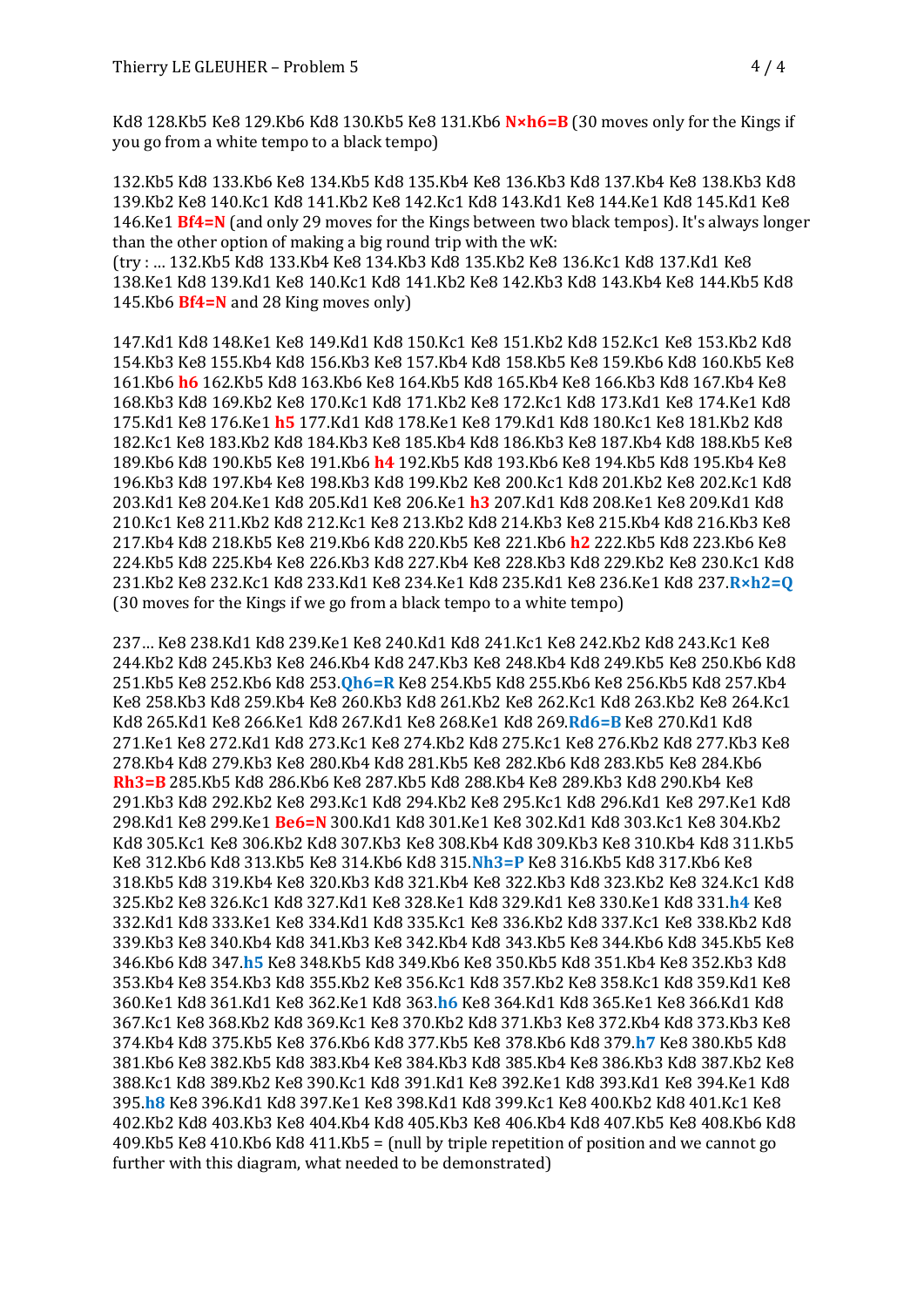-

# ŧ  $\frac{1}{2}$  $\mathbf{\dot{}}$ € ₽ 住 ₫ ☆ SN 6

Thierry LE GLEUHER 8/3ppp2/1p1p1p2/3P2Bp/rnbqkbnr/p3PN2/1PP2P2/RN2KB1Q

> 8707. Phénix 306-307 -Avril-Mai 2020

1.h4 h5 2.Rh3 Nh6 3.Rf3 Rg8 4.Rf6 g×f6 5.a4 Rg4 6.a5 R×h4 7.a6 N×a6 8.g4 Nb4 9.g5 a5 10.g6 a4 11.g7 a3 12.g8=Q Ra4 13.Qg3 Ng4 14.Qd6 c×d6 15.d4 Qb6 16.d5 Qd4 17.Bh6 b6 18.Bg7 Ba6 19.Bh8 Bh6 20.Bg7 Bf4 21.Bh6 Bc4 22.Bg5 Kf8 23.e3 Kg7 24.Qf3 Kg6 25.Qh1 Kf5 26.Nf3 Ke4

 $(12+16)$ 

PG in 26.0 moves?

No promoted piece on the diagram position, wQ Ceriani-Frolkin, a switchback of the wB, and Bishop's corridor.

Logical demonstration:

1) There are normally 26 black moves to obtain the position, even if the Rook h4 actually comes from a8, even if the 0-0 was performed and whatever the route of bK (by East or West). The only way to eventually win a black move would be to capture twice with the bPh, so that the bR can go directly in h4 in 1 move. For this it would be necessary that the bP (c7, g7 and h7) capture the 4 missing white pieces including the PBa. But this one could not be captured directly (too far away) and could not be promoted either because he could not capture any black pieces to avoid the bPa (16 black pieces present on the chessboard) and the bP could not give him the passage either since there would be in this case no more white pieces available to be captured.

 $\rightarrow$  As a result, black Rooks had to play 4 moves: bRa8-a4 and bRh8-g8-g4-h4 (possibly bRh8-c8c4-h4) or bRa8-a4-h4 and bRh8-a8-a4. If the bRh starts from square f8 after a hypothetical black 0-0, we have the same count. We can note additionaly that the 0-0-0 does not make the bK lose a move either, but that there is then only one solution for the bRs: bRc8-c4-h4 and bRh8a8-a4.

 $\rightarrow$  The other black trajectories are therefore practically frozen:  $b0d8-b6-d4$   $(2 \text{ moves})$ bBc8-a6-c4 (2) We note here that for the bBc8 to be able to clear its initial square, it is necessary that the bQ is already in d4, which invalidates the hypothesis of the trajectory bRh8-c8-c4-h4.  $-$  bBf8-h6-f4 $(2)$  $-bNb8-b4(2)$  $-bNg8-g4(2)$ 

 $-b$ Ke $8-e4(5)$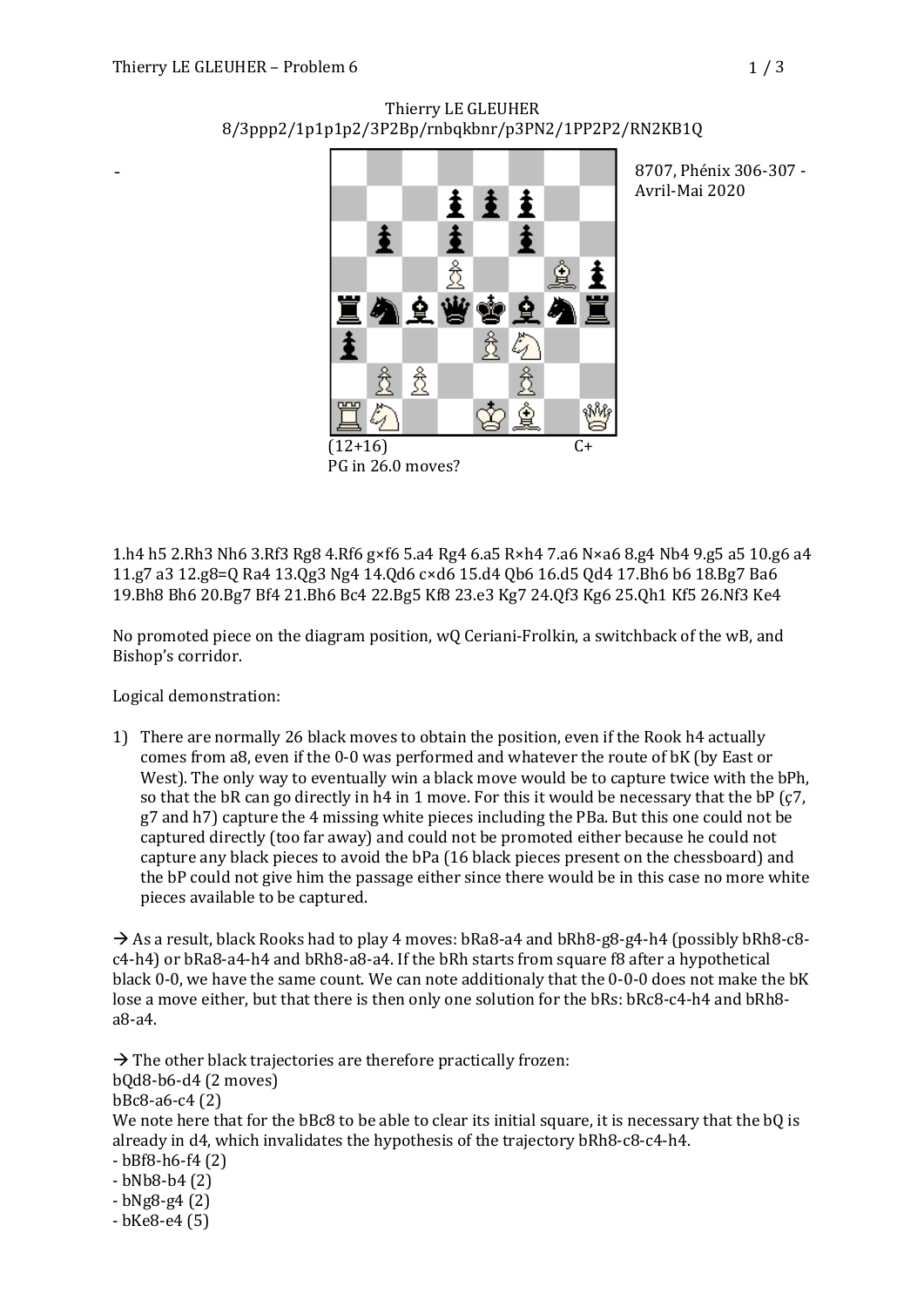- 2) As the bPa then advanced in the axis, the only options then remaining to make the wPa disappear, will be to capture it in a6 with the bNb8 or bBc8.
- 3) The wPh was also unable to get out of its column and had to be captured also in h6 (with bN or bB) or h4 (with bR).
- 4) Of course now the bPs doubled in the diagram position required the capture of the last 2 missing white pieces. That imposes the promotion of the wPg which had to be promoted in the axis, then be taken in d6 or have replaced another white piece captured by a bP.
- 5) The right question to ask now is: can we really capture wPh in  $h6$ ?

Tries : 

1.h4  $Na6$  2.h5  $Nb4$  3.h6  $N \times h6$  and now, no time to capture a white piece in d6 or f6, you have to pass the wPg before playing the bN in g4! ... 4.g4 Rg8 5.g5 Ng4 and bR can no longer go in h4 in two moves since g8! Play 4... Rb8 does not solve the problem.

1.Nc3 Na6 2.Ne4 Nb4 3.Nf6+ g×f6 4.h4 Bh6 5.h5 Bf4 6.h6 N×h6 but the wB will no longer be able to reach g6!

1.Nc3 Na6 2.Ne4 Nb4 3.Nf6+ g×f6 4.h4 Nh6 5.h5 Rg8 6.Rh3 Rg4 7.Rd3 Rh4 8.Rd6 c×d6 9.g4 Qb6 10.g5 Kd8 11.a4 Kc7 12.a5 Kc6 13.a6 Ng4 14.g6 Kd5 15.d4 Ke4 16.d5 Qd4 17.Bh6 b6 18.Bg7 B×a6 19.Bh8 Bc4 20.h6 B×h6 21.g7 a5 22.g8=N Bf4 23.Nh6 a4 24.Nf5 a3 25.Bg7 but many white moves are missing.

1.d4 Na6 2.Qd2 Nb4 3.Qf4 Nh6 4.Qd6 c×d6 5.a4 Qb6 6.d5 Qd4 7.a5 b6 8.a6 B×a6 9.h4 Bc4 10.Rh3 a5 11.Rf3 a4 12.Rf6  $gx$ f6 13.g4 a3 14.g5 Ra4 15.g6 Ng4 once again the bRh no longer passes.

 $\rightarrow$  The PBh was captured in h4 by the TN.

6) How could the Bishops on black sqaure cross paths, knowing that the bB played  $bBf8-h6-g4$ ? Not many options available!

wBc1-g5-h4 / bNh6 / bRg4 / bBf8-h6-f4 / wBh4-g5 and now only h2-h4 / bR×h4, the wPg will have been promoted before. But the wR can no longer come out normally, because the wPe3 closes the cage by the North and we would have to extract it by moving the wK! In the best case it will simply be a matter of going to replace the wRa1 captured earlier, but the whole thing would take at least 30 moves, which is far too much.

 $\rightarrow$  The solution is therefore to send the wB to h8, in order to clear the corridor, then return behind the bB to g5. This maneuver will take 6 moves to the wB.

7) Let's take sum of the white moves:  $wBg5(6)$  $wQh1(2)$  $wNf3(1)$ wPe2 (1) wPd2 (2) wPa2 $(3)$  (captured in a6) wPh2 $(1)$  (captured in h4) wPg2-g8=Q-g3-d6 (7) minimum strategy wRh1 $(3)$  minimum strategy That is a total of 26, which corresponds to the number of expected moves. This minimal strategy is therefore validated (with a Ceriani-Frolkin Queen)

8) So, we need to have in the order:  $h4 / wRh1-h3-f3-f6 /gxRf6 / g2-g8=Q-d6$  which takes at least 11 moves for Whites. So, you need another 10 black moves, which is impossible without playing the bPa.

 $\rightarrow$  It is therefore necessary to capture the wPa quickly with the bNb8.